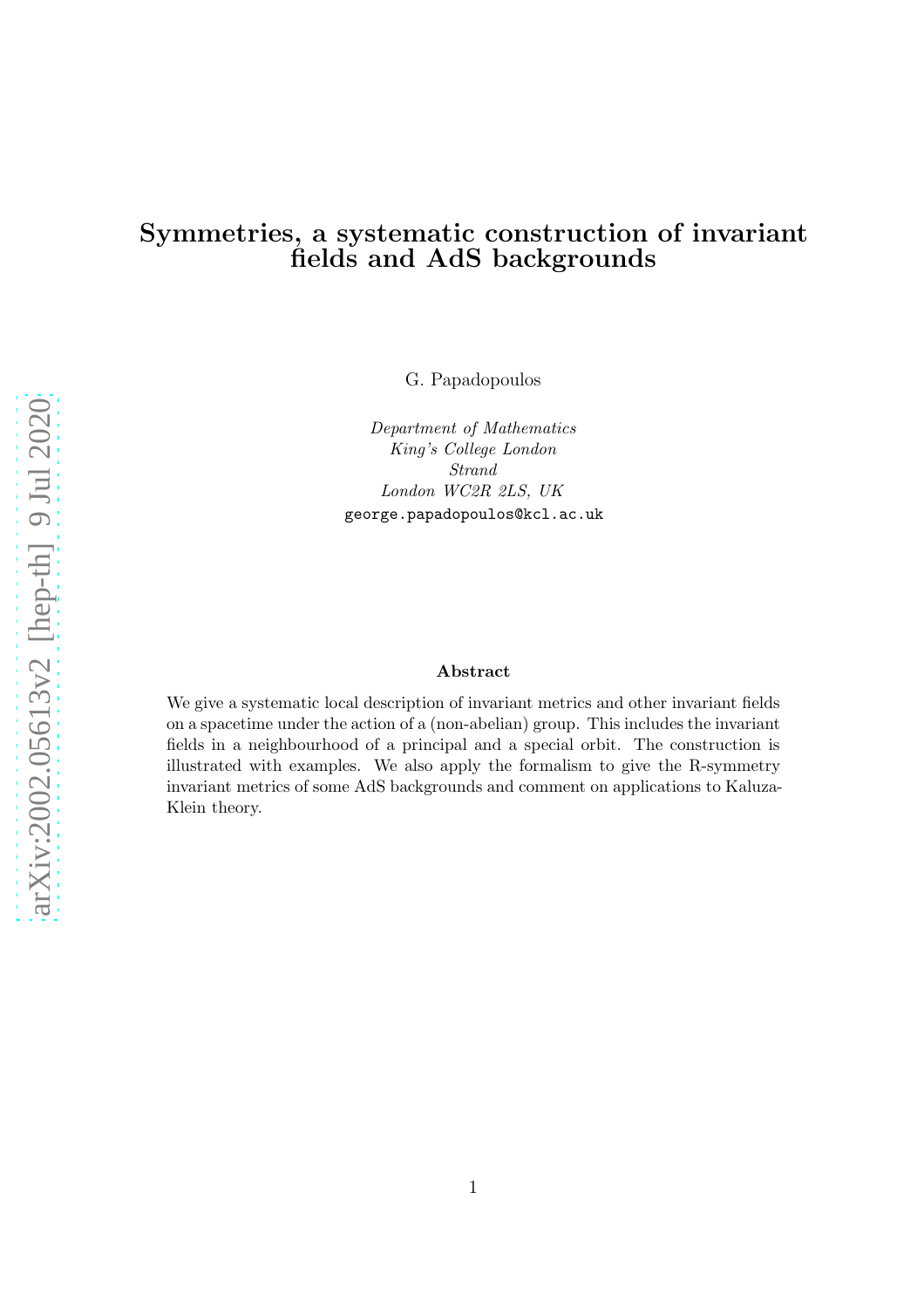# 1 Introduction

It is well known that most explicit solutions of Einstein equations are invariant under some group acting on the spacetime. These include black holes and cosmological solutions as well as large classes of solutions that have applications in string theory and AdS/CFT correspondence. In this article, we shall propose a systematic way to construct local invariant metrics given the action of a (non-abelian) group on a spacetime. Similar results are obtained for other invariant fields. The most general local expressions for the invariant metric and forms under the action of a group  $G$  are given in  $(26)$  and  $(28)$ , respectively. To our knowledge, these expressions include all ansatzes used in the literature to describe such invariant fields under the action of a group.

The construction presented below applies generally to all problems that require a description of invariant fields under some group action. Nevertheless the initial motivation for this work has been the classification of AdS backgrounds in 10- and 11-dimensional supergravity theories which have applications in AdS/CFT correspondence, for a review see [\[1\]](#page-20-0). It is known that  $AdS_n$  backgrounds admit a  $SO(n-1,2) \times G$  group of symme-tries that leave all fields invariant, where the group<sup>[1](#page-1-0)</sup>  $G$  acts on the internal space of the background. The groups  $G$  are compact and their action on the internal space of an AdS solution is non-linear. The main difficulty to give an expression for the invariant fields under some group action is that it requires a model of how a group acts on a manifold. This is resolved with the application of slice and principal orbit theorems which we shall describe below.

There is much progress in the classifications of supergravity AdS solutions. In particular the maximally supersymmetric AdS solutions of 10- and 11-dimensional supergravities have been classified in [\[2\]](#page-20-1). Moreover those that preserve strictly more than 16 supersymmetries have been classified in [\[3,](#page-20-2) [4,](#page-20-3) [5,](#page-20-4) [6\]](#page-20-5) using either global methods or the homogeneity theorem of [\[7\]](#page-21-0) and the classification of all homogenous spaces up to dimension 9, see e.g. [\[8\]](#page-21-1). Some progress has also been made towards the classification of AdS solutions that preserve 16 supersymmetries. In particular, there is a partial classification<sup>[2](#page-1-1)</sup> of such  $AdS_7$ backgrounds [\[9,](#page-21-2) [10,](#page-21-3) [11\]](#page-21-4). Moreover, there are no smooth  $AdS_6$  solutions with compact without boundary internal space in 11-dimensional and (massive) IIA supergravities<sup>[3](#page-1-2)</sup>[\[12\]](#page-21-5). Furthermore if  $IIB\ AdS_6$  backgrounds exist, the R-symmetry group, which has Lie algebra  $\mathfrak{so}(3)$ , must have codimension 2 principal orbits as well as a non-empty set of special orbits and both IIB scalars, axion and dilaton, must be non-constant functions on the internal space. However, there are several  $AdS_6$  solutions with non-compact internal space and/or with singularities, see e.g.  $[13]-[18]$  $[13]-[18]$ . For the remaining AdS backgrounds systematic results are sparse although many explicit solutions are known with widespread applications, see e.g [\[19\]](#page-21-8) for review and references within.

Further progress on the classification of supersymmetric AdS backgrounds, especially those that preserve less than half of supersymmetry, depends on understanding how the

<span id="page-1-0"></span><sup>&</sup>lt;sup>1</sup>In supersymmetric backgrounds,  $G$  includes the R-symmetry group.

<span id="page-1-1"></span><sup>&</sup>lt;sup>2</sup>In [\[9\]](#page-21-2) and [\[10\]](#page-21-3), it is assumed that the Killing spinors factorize as a suitable product of Killing spinors on AdS and Killing spinors on the internal manifold.

<span id="page-1-2"></span><sup>&</sup>lt;sup>3</sup>Non-existence theorems for  $AdS_6$  backgrounds have also been proved in [\[16,](#page-21-9) [18\]](#page-21-7) under some additional assumptions.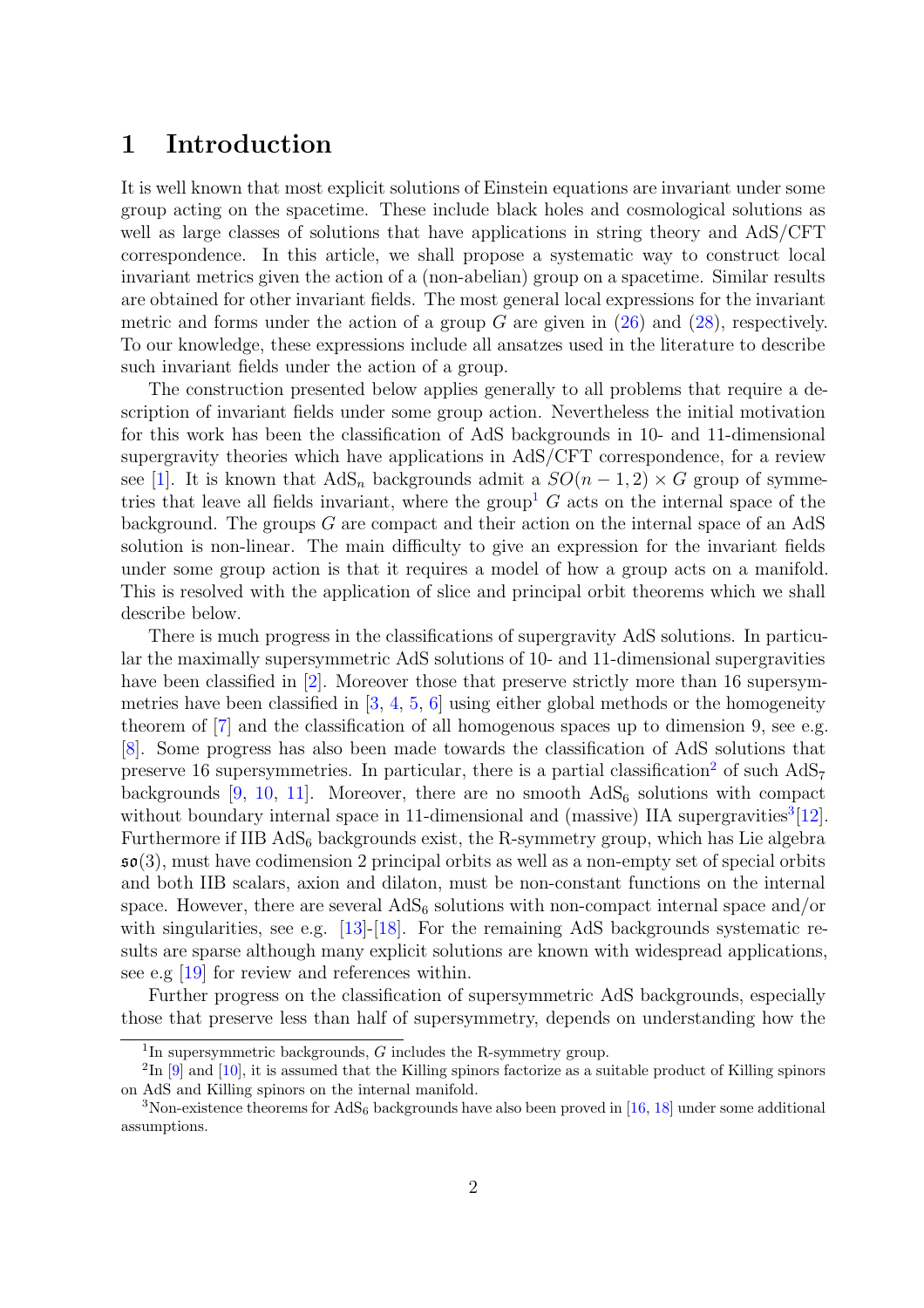R-symmetry groups act on the internal spaces of such a solution. The Lie algebras of all R-symmetry groups of warped AdS backgrounds under some mild assumptions have been found in [\[20\]](#page-22-0). This together with the classification of all homogenous spaces up to dimension 9, see e.g  $[8]$ , allow for the identification of all orbit types of the R-symmetry group in the internal space of the backgrounds up to a possible discrete identification. We shall use these data to give a systematic local construction of invariant metrics on the internal space of supersymmetric AdS backgrounds.

This paper is organized as follows. In section two, the slice and principal orbit theorems are described. In section three, our main result is given after a detailed description of the invariant geometry of  $G/H$  spaces which is required for the proof. In section four, some examples of group actions are given with orbits  $S^2$  and  $S^3$  which illustrate the use of slice theorem. Then some applications to  $AdS_n$  backgrounds, for  $n = 6, 5, 4$  are presented. In section 5, we give our conclusions and comment on applications to Kaluza-Klein theory.

# 2 Preliminaries

## 2.1 Slice and principal orbit theorems

The properties of a group action on a manifold have been extensively investigated [\[21,](#page-22-1) [22,](#page-22-2) [23,](#page-22-3) [24\]](#page-22-4), see [\[25\]](#page-22-5) for a recent review and also [\[26\]](#page-22-6) for other applications. The following two main results will be used here.

- 1. The slice theorem or tubular equivariant neighbourhood theorem states under some compactness assumptions<sup>[4](#page-2-0)</sup> that the neighbourhood of an orbit N of a group G acting smoothly on a manifold  $M$  is equivariantly diffeomorphic to an invariant vector bundle E over the orbit. E is identified with the normal bundle of N in  $M$ . This in particular means that the group action on a manifold can locally be modelled as a lift of the action of  $G$  on  $N$  to  $E$ .
- 2. The *principal orbit theorem* states that the union of all principal orbits<sup>[5](#page-2-1)</sup>, i.e. those of maximal dimension, is a dense set of the manifold. In addition away from some special orbits, the manifold is a bundle with fibre the typical principal orbit  $N$  and base space B.

The slice theorem provides a model of how a group G acts on a neighbourhood of an orbit  $N$  in  $M$ . As  $G$  acts transitively on  $N$ ,  $N$  can be identified with a homogeneous space,  $N = G/H$ . The slice theorem then states that on a neighbourhood of a  $G/H$  orbit one can adapt as coordinates those of  $E$ , and that on the fibre coordinates of  $E$ ,  $G$  acts with a rotation. This gives a very concrete description of the vector fields generated by the group action in the neighbourhood of  $G/H$ . In turn this allows for the identification of the invariant metrics and other invariant fields in the vicinity of  $G/H$  in M.

To give a very brief sketch of the idea behind the slice theorem, suppose that  $N$  is a point p and M is equipped with a G-invariant metric  $ds^2$ . First consider the exponential

<sup>&</sup>lt;sup>4</sup>For example assume that G and M are compact which is sufficient for the applications to AdS backgrounds.

<span id="page-2-1"></span><span id="page-2-0"></span><sup>&</sup>lt;sup>5</sup>Principal orbits are those that have the smallest isotropy group in  $G$  up to a conjugation.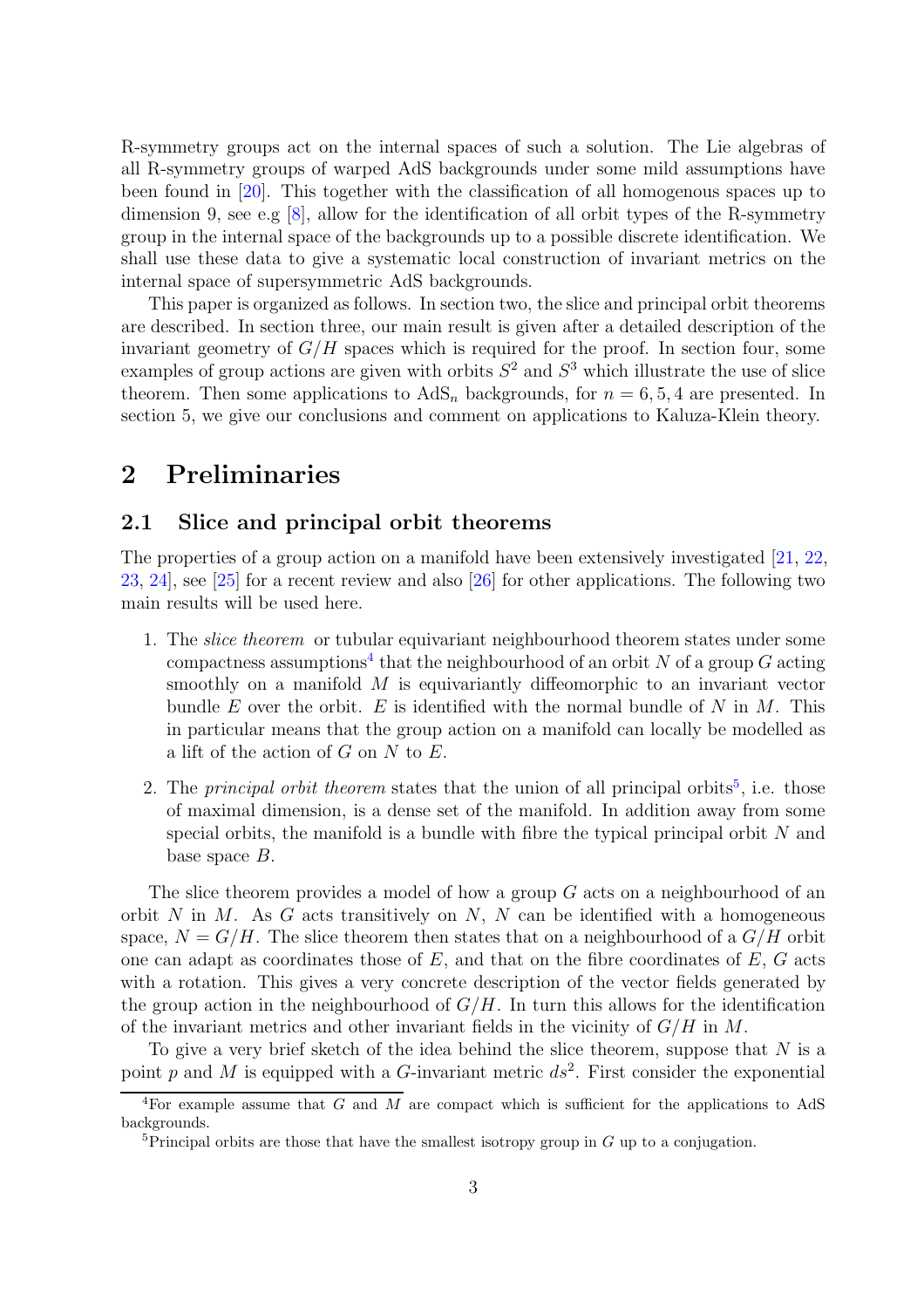map  $\exp: V \subset T_pM \to W \subset M$ , that is a diffeomorphism of the open sets V and W,  $p \in W$ , constructed using the geodesics of  $ds^2$  parameterized with the affine length. As the metric  $ds^2$  is invariant under the action  $\alpha_g$  of  $G$ ,  $\alpha_g: W \to W$ ,  $\alpha_g$  will map geodesics of  $ds^2$  to the geodesics of  $ds^2$  for every  $g \in G$ . So for any two points  $q, z \in W$  with  $\alpha_g(q) = z$ , one has  $\alpha_g(\exp v_q) = \exp v_z$ , where  $v_q, v_z \in V$  with  $\exp v_q = q$  and  $\exp v_z = z$ . As the distance between  $p$  and  $q$ , and  $p$  and  $z$  is the same as a consequence of the invariance of metric under G, and the geodesics are straight lines in the coordinates of V,  $v_q$  and  $v_z$ have the same length. As a result the induced action  $\exp^{-1} \circ \alpha_q \circ \exp$  on  $V \subset T_pM$  is an orthogonal transformation. Thus the action of  $G$  on a neighbourhood  $V$  of the fixed point p is modelled with rotations.

One of the consequences of the principal orbit theorem is that the normal bundle of a principal orbit  $G/H$  is topologically trivial. This is because it can be identified with the pull back of the tangent bundle of the base space B restricted on the orbit  $G/H$ . Another consequence is that one should only consider as principal orbits  $G/H$  spaces for which G acts (almost) effectively on  $G/H$ . Otherwise, G will not act (almost) effectively on M. However, G may not act effectively on special orbits, e.g. G does not act effectively on fixed points.

### 2.2 A Frobenius approach

Before, we proceed with the use of the above two theorems to describe the invariant geometry of a manifold, let us consider an (almost) effective action of a group  $G$  on a  $M$ which generates the vector fields  $\xi_r, r = 1, \ldots, \dim \mathfrak{g}$ , where g is the Lie algebra of G. The Lie bracket algebra of these vector fields closes as

$$
[\xi_{\underline{r}}, \xi_{\underline{s}}] = f_{\underline{r}\underline{s}}{}^{\underline{t}} \xi_{\underline{t}} , \qquad (1)
$$

where  $f$  are the structure constants of  $g$ . The task is to write down the most general form of a metric on M which is invariant under the action of  $\xi$ . For this let us explore first the Frobenius theorem. In particular assume that there is an open subspace  $U \subseteq M$ such that  $\xi$ 's span a subbundle L of TU of rank k. The Frobenius theorem states that the  $\xi$ 's define a regular foliation. This means that there is a submanifold N of U, called the leaf of the foliation, such that  $TN = L|_N$ . Moreover U admits an atlas with coordinates  $x^M = (w^I, z^m)$  and patching conditions  $w^I_\alpha = w^I_{\alpha\beta}(w^J_\beta, z^m_\beta), z^m_\alpha = z^m_{\alpha\beta}(z^n_\beta)$  such that

<span id="page-3-1"></span>
$$
\xi_{\underline{r}} = \xi_{\underline{r}}^I(w^J, z^n) \partial_I , \quad I = 1, \dots, k . \tag{2}
$$

Note that the components of the vector fields may depend on both the coordinates  $w$  of the leaf N and z of the base space B of the bundle  $L$ .

Using these coordinates the most general metric on  $U$  can be written as

<span id="page-3-0"></span>
$$
ds^{2} = g_{IJ}(dw^{I} + \Gamma_{m}^{I} dz^{m})(dw^{J} + \Gamma_{n}^{J} dz^{n}) + \gamma_{mn} dz^{m} dz^{n} , \qquad (3)
$$

where all components of the metric  $\gamma$ ,  $\Gamma$  and g depend on both w and z coordinates. The metric retains its form under the patching conditions provided that

$$
\gamma_\alpha(x_\alpha^M)_{mn} = \frac{\partial z_\beta^p}{\partial z_\alpha^m} \frac{\partial z_\beta^q}{\partial z_\alpha^n} \gamma_\beta(x_\beta^M)_{pq} \ , \quad g_\alpha(x_\alpha^M)_{IJ} = \frac{\partial w_\beta^K}{\partial w_\alpha^I} \frac{\partial w_\beta^L}{\partial w_\alpha^J} g_\beta(x_\beta^M)_{KL} \ ,
$$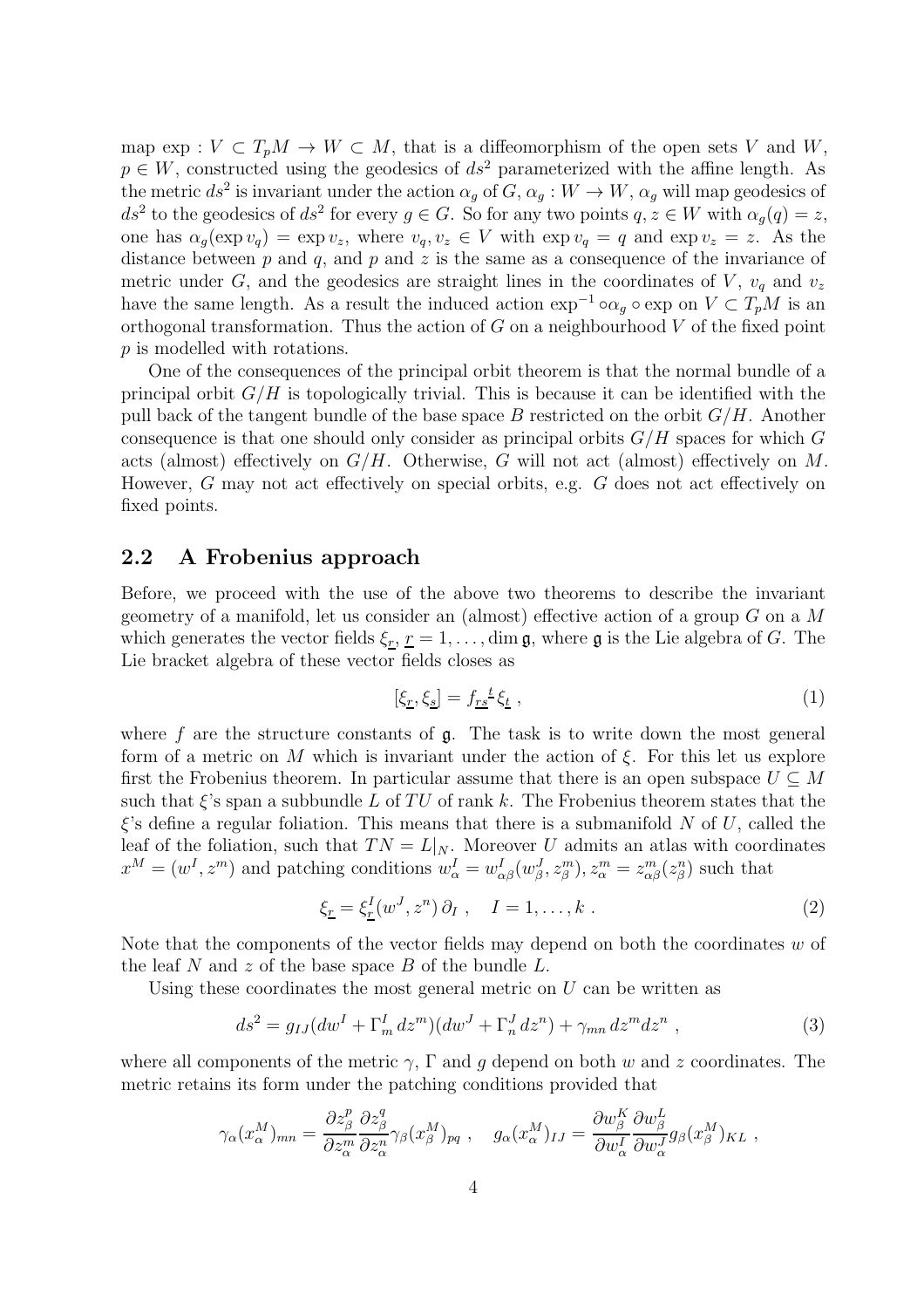$$
\Gamma_{\alpha}(x_{\alpha}^{M})^{I}_{m} = \frac{\partial z_{\beta}^{n}}{\partial z_{\alpha}^{m}} \frac{\partial w_{\alpha}^{I}}{\partial w_{\beta}^{J}} \Gamma_{\beta}(x_{\beta}^{M})^{J}_{n} - \frac{\partial w_{\alpha}^{I}}{\partial z_{\beta}^{n}} \frac{\partial z_{\beta}^{n}}{\partial z_{\alpha}^{m}}.
$$
\n(4)

Clearly g restricted on N is a metric on N and  $\gamma$  is a fibre metric on  $\pi^*TB$ , where  $\pi$  is the projection  $\pi: U \to B$ . Furthermore  $\Gamma$  is a non-linear connection [\[27\]](#page-22-7) and gives a splitting  $j : \pi^*TB \to TU$  of the sequence

$$
0 \to TN \to TU \to \pi^*TB \to 0. \tag{5}
$$

In particular the horizontal vector fields which are identified with the sections of  $i\pi^*TB$ in the decomposition  $TU = TN \oplus j\pi^* TB$  are  $j(X) = X^m \partial_m - X^m \Gamma^I_m \partial_I$ , where  $X^m \partial_m$  is a section of  $TB$ .

Imposing the invariance of the metric [\(3\)](#page-3-0) under the action of the vector fields [\(2\)](#page-3-1), one finds that

<span id="page-4-0"></span>
$$
\xi_{\underline{r}}^I \partial_I g_{JK} + \partial_J \xi_{\underline{r}}^I g_{IK} + \partial_K \xi_{\underline{r}}^I g_{JI} = 0 \ , \quad \xi_{\underline{r}}^I \partial_I \gamma_{mn} + \partial_m \xi_{\underline{r}}^I g_{IJ} \Gamma_n^J + \partial_n \xi_{\underline{r}}^I g_{IJ} \Gamma_m^J = 0 \ ,
$$
  
\n
$$
\xi_{\underline{r}}^J \partial_J \Gamma_m^I - \partial_J \xi_{\underline{r}}^I \Gamma_m^J + \partial_m \xi_{\underline{r}}^I = 0 \ .
$$
\n(6)

The above conditions on the components of the metric can be simplified dramatically if the vectors fields  $\xi$  can be arranged to be independent of  $z<sup>m</sup>$  coordinates. In particular  $\gamma$  would have been independent of the w coordinates and so it would have been the pull back of a metric on B and the non-linear connection  $\Gamma$  would have been strictly invariant under the action of G instead of being invariant up to a gauge transformation as above. However in general, the isometry conditions [\(6\)](#page-4-0) do not have an explicit solution unless some additional assumptions are made on the vector fields  $\xi$ . As a result, it is not apparent how to explicitly express an invariant metric under a group action on a manifold in this approach.

Before we proceed to resolve this puzzle using the slice and principal orbit theorems, notice that locally the metric [\(3\)](#page-3-0) can be rewritten as

<span id="page-4-1"></span>
$$
ds^{2} = \tilde{g}_{IJ}dw^{I}dw^{J} + \tilde{\gamma}_{mn}(dz^{m} + \tilde{\Gamma}_{I}^{m}dw^{I})(dz^{n} + \tilde{\Gamma}_{J}^{n}dw^{J}) , \qquad (7)
$$

where

$$
\tilde{g}_{IJ} + \tilde{\gamma}_{mn} \tilde{\Gamma}_I^m \tilde{\Gamma}_J^n = g_{IJ} , \quad \tilde{\gamma}_{mn} \tilde{\Gamma}_J^m = g_{IJ} \Gamma_n^I , \quad \tilde{\gamma}_{mn} = \gamma_{mn} + g_{IJ} \Gamma_m^I \Gamma_n^J . \tag{8}
$$

In this form, the metric is locally adapted again to a fibration but now with fibre B and base space N. Furthermore the new fibre twists over N with connection  $\Gamma$ . It turns out that this is the approach taken by the slice theorem.

Concluding this section it is worth emphasizing that the coordinates adapted on the manifold via the use of the slice theorem and those adapted via the use of the Frobenius theorem are different and so in what follows they will be denoted differently. As we have seen in the context of the Frobenius theorem, we have set  $x^M = (w^I, z^m)$ , where w are the coordinates of the leaf and z are the coordinates of the base space. While in the context of the slice theorem, we shall denote the linear fibre coordinates of the vector bundle  $E$ with  $y^a$ . The metric and other invariant tensors on M depend on the coordinates of  $G/H$ via that of left-invariant frame  $\ell$  and the canonical connection  $\Omega$  defined in [\(12\)](#page-6-0).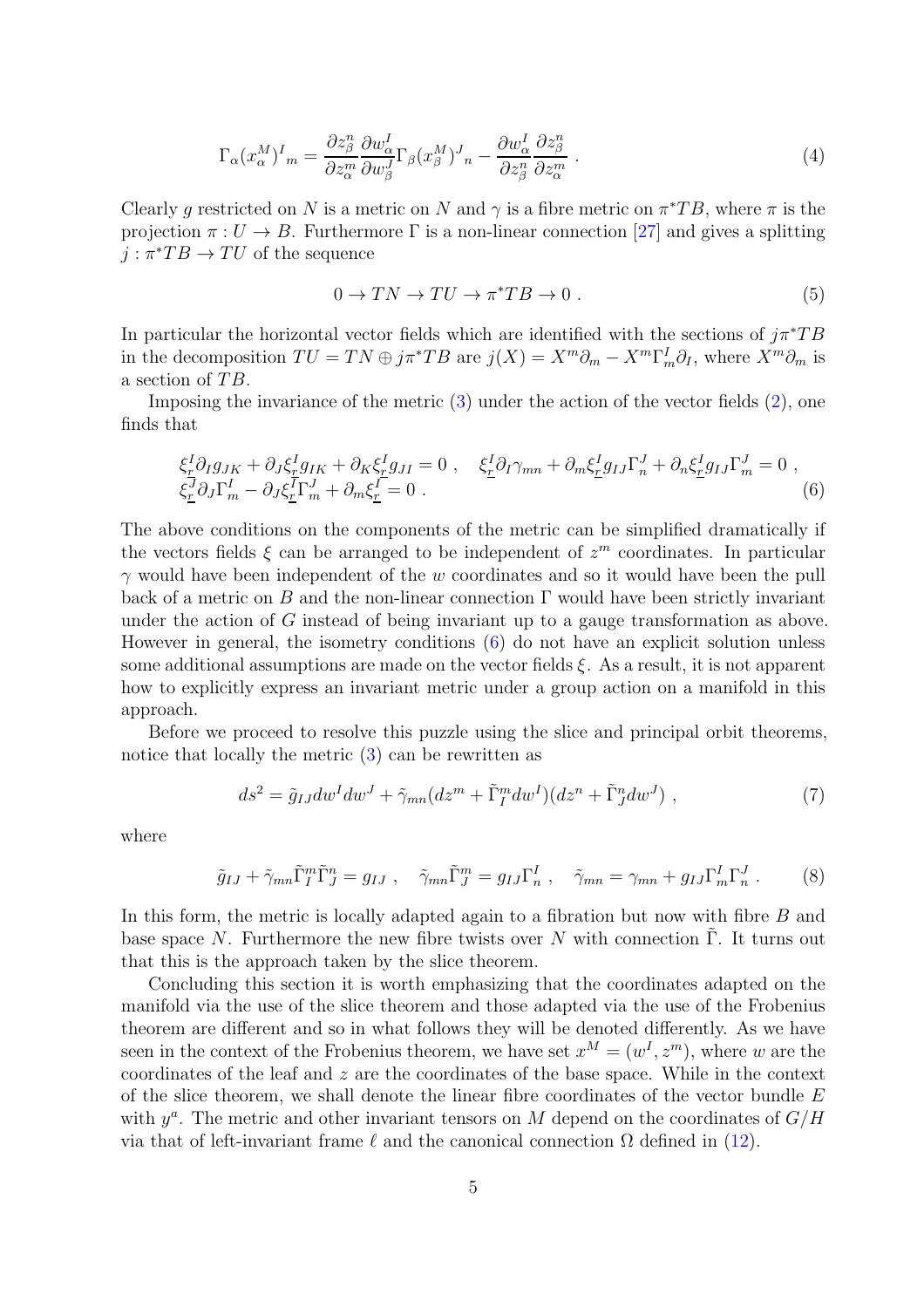## 3 Systematic construction of invariant fields

## 3.1 Lifting group actions

To explore further the consequences of the slice theorem, let us investigate the invariant vector bundles E over  $G/H$ . These are bundles for which the left action  $a_q$  of  $G, g \in G$ , on  $G/H$  can be lifted to the bundle space E. Before we investigate the lifting of group actions to vector bundles, let us first consider the lifting of group actions to principal bundles. A principal bundle  $P(K)$  on  $G/H$  with fibre K admits a lifting  $a_g^{\uparrow} : P(K) \to P(K)$  of the left action  $a_g$  on  $G/H$  iff there is a group action  $a_g^{\uparrow}$  of G on the bundle space  $P(K)$ such that  $\pi \circ a_g^{\uparrow} = a_g \circ \pi$  and  $a_g^{\uparrow}(pk) = a_g^{\uparrow}(p)k$ , where  $\pi : P(K) \to G/H$  is the projection,  $p \in P(K)$  and  $k \in K$ . Denote with  $P(H)$  the "master" principal bundle which arises from the right action of the subgroup H on G,  $H \to G \to G/H$ . Clearly the bundle space of  $P(H)$  is G. One can demonstrate the following [\[28,](#page-22-8) [29,](#page-22-9) [30\]](#page-22-10).

- 1. All principal bundles  $P(K)$  that admit a lifting  $a_g^{\uparrow}$  of the left action  $a_g$  of G on  $G/H$  are associated bundles<sup>[6](#page-5-0)</sup>  $P(K) = G \times_{\alpha} K$  of the master principal bundle  $P(H)$ , where  $\alpha: H \to K$  is a group homomorphism given by  $a_h^{\uparrow}$  $h_h(p_0) = p_0 \alpha(h), h \in H$  and  $p_0$  a fixed point in  $P(K)$  with  $\pi(p_0) = eH$ . Note that  $K \to G \times_{\alpha} K \to G/H$  and if  $(g, k)_{\alpha} \in G \times_{\alpha} K$ , then  $(g, k)_{\alpha} = (gh, \alpha(h^{-1})k)_{\alpha}$  for any  $h \in H$ . Moreover the lifted action of G on  $G \times_{\alpha} K$  is  $a_{\alpha}^{\uparrow}$  $_{g'}^{\uparrow}(g,k)_{\alpha}=(g'g,k)_{\alpha}.$
- 2. The lifting  $a^{\dagger}{}_{g}$  of  $a_{g}$  to an associated bundle  $E_{D} = P(K) \times_{D} V$  of  $P(K)$ , where D is a representation of K on the vector space V, is  $a^{\dagger}{}_{g}(p,v)_{D} = (a^{\dagger}{}_{g}(p),v)_{D}$ , where we have used  $a^{\dagger}_{g}$  to denote the lift of  $a_{g}$  on both  $G \times_{\alpha} K$  and  $E_{D}$ . Note that if  $(p, v)_D \in E_D$ , then  $(pk, D(k^{-1})v)_D = (p, v)_D$  for any  $k \in K$ .

Typically there are several inequivalent lifts  $a_g^{\uparrow}$  of  $a_g$  on  $G/H$  to a principal bundle  $P(K)$  over  $G/H$  [\[28,](#page-22-8) [30\]](#page-22-10). For every such lift  $a_{g}^{\uparrow}$ , there is a group homomorphism  $\alpha$  such that  $a^{\dagger}_{g'}(g,k)_{\alpha} = (g'g,k)_{\alpha}$ . In particular viewing  $E_D$  as an associated bundle of  $P(H)$ ,  $E_D = G \times_{\alpha \circ D} V$ , the vector fields generated on  $E_D$  are

$$
\xi_{\underline{r}} = q_* R_{\underline{r}} \,, \tag{9}
$$

where  $q: G \times V \to E_D$  is the standard projection,  $q_*$  is the push-forward map and  $R_r$  are the right-invariant vector fields on G.

The identification of a neighbourhood U of a  $G/H$  orbit in a manifold M with an invariant bundle  $E_D$  over  $G/H$  and the identification of the action of G on U with the  $a^{\dagger}_{g}(p,v)_{D} = (a^{\dagger}_{g}(p), v)_{D}$  of G on  $E_{D}$  has several consequences. One is that the vector fields  $\xi$  generated by the action of G on U can be explicitly written down in terms of the right invariant vector fields on  $G/H$  and those generated on the fibres of  $E_D$  by the representation  $\alpha \circ D$  of H. The simplicity of the group action of G in these coordinates allows for the systematic construction of the invariant metrics on  $U \subset M$  utilizing the invariant geometry on  $G/H$  and  $E_D$ .

<span id="page-5-0"></span><sup>&</sup>lt;sup>6</sup>We also denote  $G \times_{\alpha} K$  with  $G \times_H K$ , and  $P(K) \times_D V$  below with  $P(K) \times_K V$  at convenience.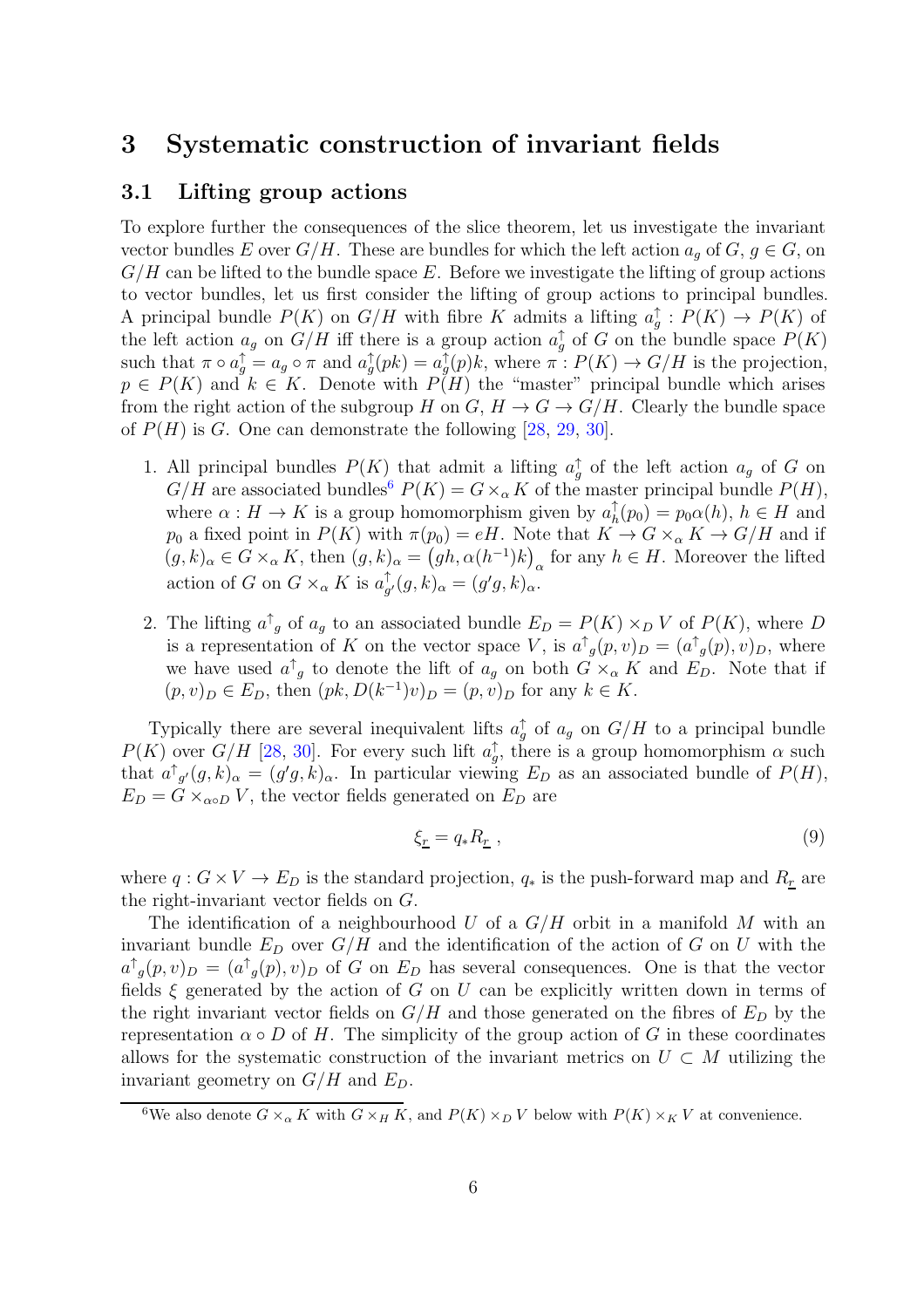#### 3.2 Invariant geometry of homogeneous spaces

Having identified  $E_D$  as the neighbourhood of an orbit of G in M, it remains to construct the most general invariant metric and other invariant fields on  $E<sub>D</sub>$ . As in many applications of interest, like in AdS/CFT, the Lie algebra of isometries is known instead of the group. Because of this, we shall focus on the construction of the invariant fields under the action of a Lie algebra. The construction presented below can be adapted to include invariance of the fields under groups too but we shall not explore this further here, see e.g. [\[29\]](#page-22-9). To proceed take  $G/H$  to be reductive<sup>[7](#page-6-1)</sup> so that the commutators of  $\mathfrak{g} = \mathfrak{h} \oplus \mathfrak{m}$ are

$$
[\mathfrak{h},\mathfrak{h}] \subseteq \mathfrak{h} , \quad [\mathfrak{h},\mathfrak{m}] \subseteq \mathfrak{m} , \quad [\mathfrak{m},\mathfrak{m}] \subseteq \mathfrak{h} \oplus \mathfrak{m} , \tag{10}
$$

where  $\mathfrak h$  is the Lie algebra of H.

Denote the generators of h with  $h_{\alpha}$ ,  $\alpha = 1, 2, ..., dim h$  and a basis in m as  $m_A$ ,  $A =$ 1, ..., dim g−dim h. In this basis, the brackets of the Lie algebra g take the following form

<span id="page-6-2"></span>
$$
[h_{\alpha}, h_{\beta}] = f_{\alpha\beta}^{\ \gamma} h_{\gamma}^{\ \gamma}, \quad [h_{\alpha}, m_{A}] = f_{\alpha A}^{\ B} m_{B}^{\ \gamma},[m_{A}, m_{B}] = f_{AB}^{\ C} m_{C} + f_{AB}^{\ \alpha} h_{\alpha}^{\ \gamma}.
$$
 (11)

If  $f_{AB}{}^C = 0$ , that is  $[\mathfrak{m}, \mathfrak{m}] \subset \mathfrak{h}$ , the space is symmetric.

Let  $\theta$  be the Maurer-Cartan form on G. Thus  $\theta(X_A) = A$  for the left-invariant vector field  $X_A$  generated by the right action of  $A \in \mathfrak{g}$  on G. One can define a canonical connection and a frame on  $G/H$  by decomposing  $\theta$  along h and m on G and then pulling back the resulting expression on  $U \subset G/H$  with the local section  $s : U \subset G/H \to G$ . In particular, one has

<span id="page-6-0"></span>
$$
s^*\theta = s^{-1}ds = \ell^A m_A + \Omega^\alpha h_\alpha , \qquad (12)
$$

where  $\ell^A$  is a local left-invariant frame and  $\Omega^{\alpha}$  the canonical left-invariant connection. Note that  $\Omega = s^*\theta|_{\mathfrak{h}}$ , where  $\theta|_{\mathfrak{h}}$  is the canonical principal bundle connection on  $H \to G \to$  $G/H$ , see e.g. [\[29\]](#page-22-9). The curvature and torsion of the canonical connection are

$$
R^{\alpha} \equiv d\Omega^{\alpha} + \frac{1}{2} f_{\beta\gamma}{}^{\alpha} \Omega^{\beta} \wedge \Omega^{\gamma} = -\frac{1}{2} f_{BC}{}^{\alpha} \ell^{B} \wedge \ell^{C} ,
$$
  

$$
T^{A} \equiv d\ell^{A} + f_{\beta C}{}^{A} \Omega^{\beta} \wedge \ell^{C} = -\frac{1}{2} f_{BC}{}^{A} \ell^{B} \wedge \ell^{C} ,
$$
 (13)

respectively, where the equalities follow after taking the exterior derivative of [\(12\)](#page-6-0) and using  $(11)$ . If  $G/H$  is a symmetric space, then the torsion vanishes.

A left-invariant p-form  $\omega$  on  $G/H$  can be written as

$$
\omega = \frac{1}{p!} \omega_{A_1 \dots A_p} \ell^{A_1} \wedge \dots \wedge \ell^{A_p} , \qquad (14)
$$

<span id="page-6-1"></span><sup>&</sup>lt;sup>7</sup>Some of our constructions can be extended to the non-reductive case. In any case, if G and H are compact, then it can always be arranged such that  $G/H$  is reductive.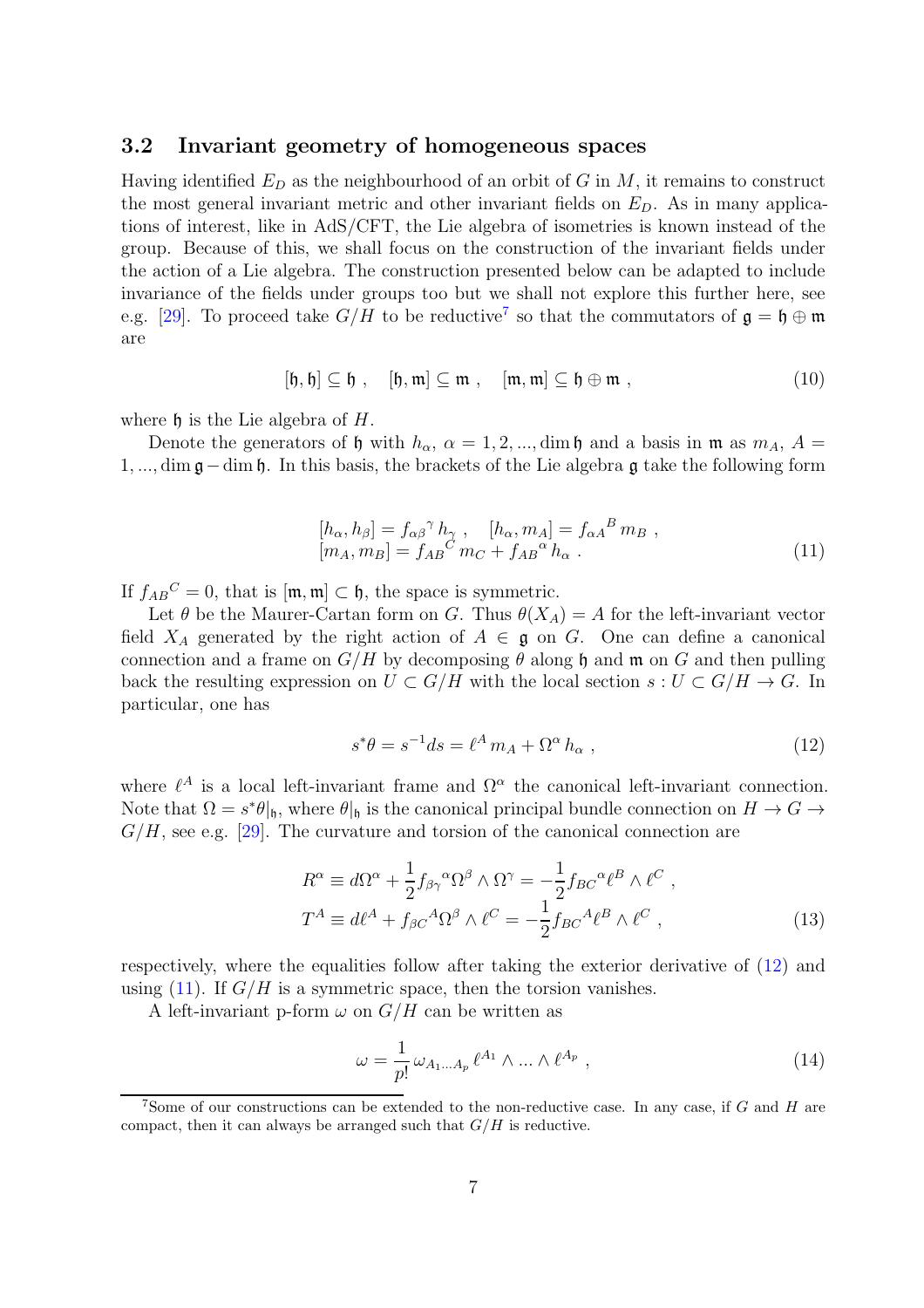where the components  $\omega_{A_1...A_p}$  are constant and satisfy

$$
f_{\alpha[A_1}{}^B \omega_{A_2...A_p]B} = 0.
$$
\n(15)

The latter condition is required for invariance under the right action of H on G. All left-invariant forms are parallel with respect to the canonical connection.

It remains to describe the metrics of  $G/H$  which are left-invariant. These are written as

<span id="page-7-0"></span>
$$
ds^2 = g_{AB} \,\ell^A \ell^B \,,\tag{16}
$$

where the components  $g_{AB}$  are constant and satisfy

$$
f_{\alpha A}{}^C g_{BC} + f_{\alpha B}{}^C g_{AC} = 0.
$$
 (17)

For symmetric spaces, the canonical connection coincides with the Levi-Civita connection of invariant metrics.

To present the invariant metrics on  $E_D$ , one also needs to describe the invariant connections on  $P(K)$ . For this let us denote with  $\rho$  the Lie algebra homomorphism  $\rho : \mathfrak{h} \to \mathfrak{k}$ induced from the Lie group homomorphism  $\alpha : H \to K$  which characterizes the principal bundle  $P(K) = G \times_{\alpha} K$ . Next consider the linear map  $\Lambda : \mathfrak{m} \to \mathfrak{k}$  such that

<span id="page-7-1"></span>
$$
f_{\alpha A}{}^{B}\Lambda_{B}^{\underline{a}} = \rho_{\alpha}^{\underline{c}} f_{\underline{c}\underline{b}}{}^{\underline{a}} \Lambda_{A}^{\underline{b}} \;, \tag{18}
$$

where  $f_{\underline{c}\underline{b}}^{\underline{a}}$  are the structure constants of the Lie algebra of K,  $\mathfrak{k}$ , in a basis  $t_{\underline{a}}$ . Then the most general linear invariant connection is

$$
\Sigma^{\underline{a}} = \rho^{\underline{a}}_{\alpha} \,\Omega^{\alpha} + \Lambda^{\underline{a}}_{A} \,\ell^{A} \;, \tag{19}
$$

where  $\rho_{\alpha}^{\underline{a}} \Omega^{\alpha}$  is the canonical connection of  $P(K) = G \times_{\alpha} K$ . For a proof of this and more details, see e.g [\[29\]](#page-22-9).

The curvature F of  $\Sigma$  is

$$
F^{\underline{a}} \equiv d\Sigma^{\underline{a}} + \frac{1}{2} f_{\underline{b}\underline{c}}{}^{\underline{a}} \Sigma^{\underline{b}} \wedge \Sigma^{\underline{c}} = -\frac{1}{2} \rho^{\underline{a}}_{\alpha} f_{BC}{}^{\alpha} \ell^{B} \wedge \ell^{C} + \left( f_{\underline{b}\underline{c}}{}^{\underline{a}} \Lambda^{\underline{b}}_{B} \Lambda^{\underline{c}}_{C} - \Lambda^{\underline{a}}_{A} f_{BC}{}^{A} \right) \ell^{B} \wedge \ell^{C} . (20)
$$

The induced connection on  $E_D = P(K) \times_D V$  is as usual

$$
\Sigma^a{}_b = \Sigma^{\underline{a}} \mathcal{D}_{\underline{a}}{}^a{}_b \;, \tag{21}
$$

where  $D$  is the representation of  $\mathfrak k$  on V induced by  $D$ .

To construct the most general class of metrics invariant under  $G$  on  $M$ , let us consider

$$
\Pi^a = \Pi_A^a \ell^A \,,\tag{22}
$$

where  $\Pi^a_A$  are constants, and impose the condition

<span id="page-7-2"></span>
$$
f_{\alpha A}{}^{B}\Pi_{B}^{a} = \rho_{\alpha}^{a} \mathcal{D}_{\underline{a}}{}^{a}{}_{b}\Pi_{A}^{b} . \tag{23}
$$

This condition is required for  $\Pi$  to transform covariantly under the right H transformations.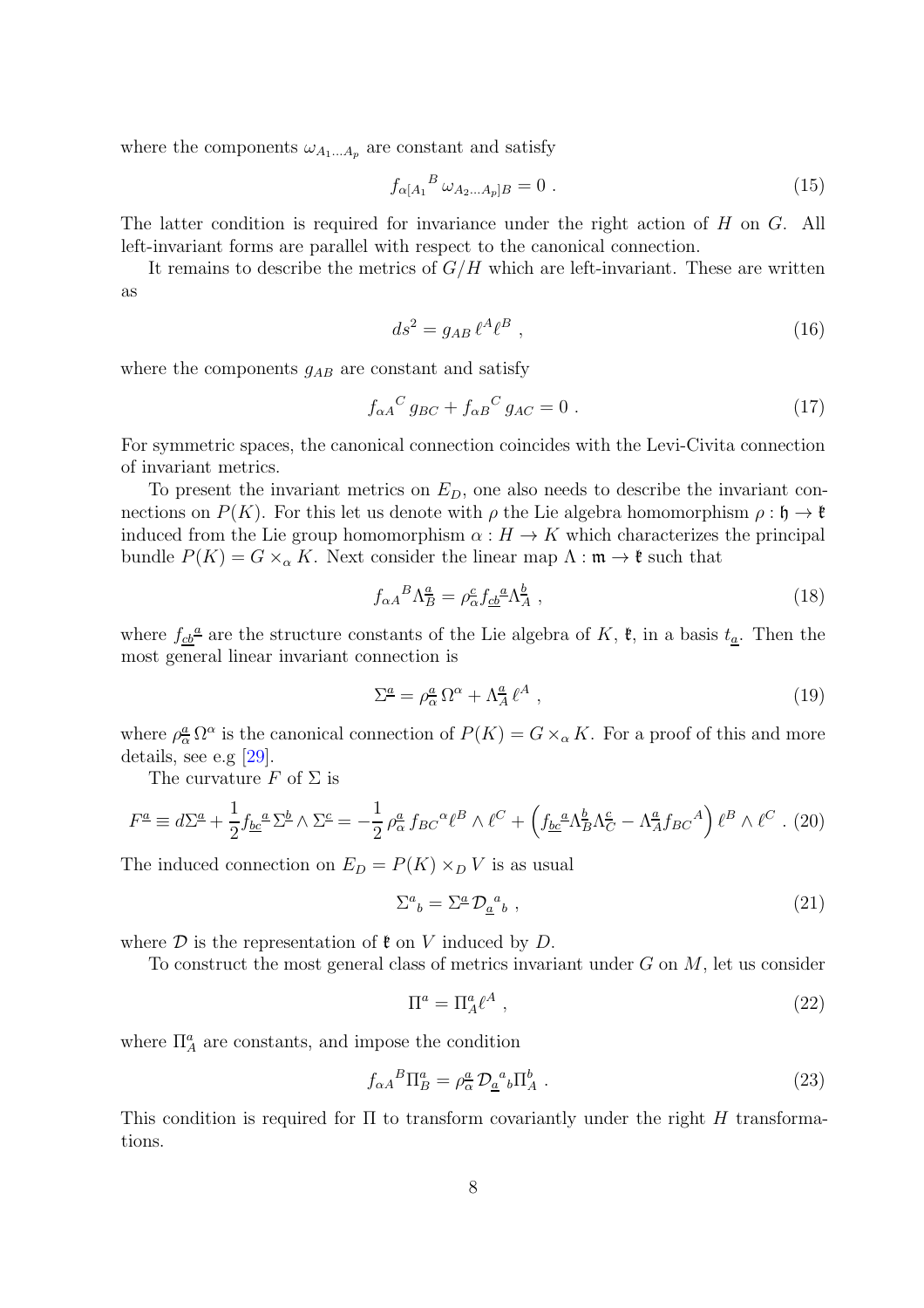Clearly a fibre metric on  $P(K) \times_D V$  will be invariant under the action of G iff

<span id="page-8-4"></span>
$$
\gamma_{cb} \rho_{\alpha}^{a} \mathcal{D}_{\underline{a}}^{c}{}_{a} + \gamma_{ca} \rho_{\alpha}^{a} \mathcal{D}_{\underline{a}}^{c}{}_{b} = 0 . \qquad (24)
$$

For completeness, the invariant forms with values in the tensor product of bundle  $\otimes^q (G\times_K G)$  $V$ ) satisfy the condition

<span id="page-8-5"></span>
$$
p(-1)^{p-1} f_{\alpha[A_1}{}^B \omega_{A_2...A_p]Ba_1a_2...a_q} + \rho_{\alpha}^a \mathcal{D}_{\underline{a}}{}^b{}_{a_1} \omega_{A_1...A_pba_2...a_q}
$$
  
+ $\rho_{\alpha}^a \mathcal{D}_{\underline{a}}{}^b{}_{a_2} \omega_{A_1...A_p a_1b...a_q} + \cdots + \rho_{\alpha}^a \mathcal{D}_{\underline{a}}{}^b{}_{a_q} \omega_{A_1...A_p a_1 a_2...b} = 0.$  (25)

All the above formulae can be easily adapted to the special case where  $K = H$  and  $\rho = 1$ <sub>h</sub>.

#### 3.3 Main result: Invariant fields on the spacetime

In the context of homogeneous spaces the metric  $g_{AB}$ , connection  $\Lambda_A^{\alpha}$ ,  $\Pi_A^a$  and fibre metric  $\gamma_{ab}$  are all constants. To construct a metric on  $E_D = G \times_H V$  invariant under G and so suitable to model an invariant metric on  $M$  in the neighbourhood of an orbit, we allow  $g_{AB}, \ \Lambda_A^{\alpha}, \ \Pi_A^a$  and  $\gamma_{ab}$  to depend on y, i.e. become functions of the fibre V. With this understanding, the metric

<span id="page-8-0"></span>
$$
ds^{2} = g_{AB}\ell^{A}\ell^{B} + \gamma_{ab}(dy^{a} + \Sigma^{a} \mathcal{D}_{\underline{a}}{}^{a}{}_{c}y^{c} + \Pi^{a}_{A}\ell^{A})(dy^{b} + \Sigma^{b} \mathcal{D}_{\underline{b}}{}^{b}{}_{d}y^{d} + \Pi^{b}_{B}\ell^{B}) , \qquad (26)
$$

on  $G \times_H V$  is invariant under the action of G provided that

<span id="page-8-2"></span>
$$
\mathcal{L}_{\mathcal{D}_{\alpha}} \Lambda_A^{\beta} + f_{\alpha A}{}^{B} \Lambda_B^{\beta} - f_{\alpha \gamma}{}^{\beta} \Lambda_A^{\gamma} = 0 ,\n\mathcal{L}_{\mathcal{D}_{\alpha}} \Pi_B^a + f_{\alpha A}{}^{B} \Pi_B^a - \mathcal{D}_{\alpha}{}^a{}_b \Pi_A^b = 0 ,\n\mathcal{L}_{\mathcal{D}_{\alpha}} \gamma_{ab} + \gamma_{cb} \mathcal{D}_{\alpha}{}^c{}_a + \gamma_{ca} \mathcal{D}_{\alpha}{}^c{}_b = 0 ,\n\mathcal{L}_{\mathcal{D}_{\alpha}} g_{AB} + f_{\alpha A}{}^C g_{BC} + f_{\alpha B}{}^C g_{AC} = 0 ,
$$
\n(27)

where  $\mathcal{D}_{\alpha}{}^a{}_b = \rho^a_{\alpha} \mathcal{D}_{\underline{a}}{}^a{}_b$  and  $\mathcal{L}_{\mathcal{D}_{\alpha}}$  denotes the Lie derivative with respect to the vector fields  $\mathcal{D}_{\alpha} = \rho_{\alpha}^a \mathcal{D}_{\alpha}^{\ \ a}{}_{b} y^b \partial_a$  generated by the action  $\mathcal D$  of  $\mathfrak h$  on  $V$ .

The conditions  $(27)$  are the analogues to those in  $(6)$  but there is a difference. Here the vector field  $\mathcal{D}_{\alpha}$  appearing in the Lie derivative  $\mathcal{L}_{\mathcal{D}_{\alpha}}$  is that of a rotation. Because of this, it is more straightforward to solve  $(27)$  instead of  $(6)$ .

A similar construction works for other fields. In particular an invariant form under the group action of G in the neighbourhood of an orbit  $G/H$  is

<span id="page-8-1"></span>
$$
\omega = \frac{1}{p! \, q!} \omega_{A_1 \dots A_p a_1 \dots a_q} \, \ell^{A_1} \wedge \dots \wedge \ell^{A_p} \wedge e^{a_1} \wedge \dots \wedge e^{a_q} \,, \tag{28}
$$

provided that

<span id="page-8-3"></span>
$$
\mathcal{L}_{\mathcal{D}_{\alpha}}\omega_{A_{1}...A_{p}a_{1}...a_{q}} + p(-1)^{p-1} f_{\alpha[A_{1}}{}^{B}\omega_{A_{2}...A_{p}]Ba_{1}a_{2}...a_{q}} + \mathcal{D}_{\alpha}{}^{b}{}_{a_{1}}\omega_{A_{1}...A_{p}ba_{2}...a_{q}} + \mathcal{D}_{\alpha}{}^{b}{}_{a_{2}}\omega_{A_{1}...A_{p}a_{1}b...a_{q}} + \cdots + \mathcal{D}_{\alpha}{}^{b}{}_{a_{q}}\omega_{A_{1}...A_{p}a_{1}a_{2}...b} = 0,
$$
\n(29)

where  $e^a = dy^a + \sum_a^a \mathcal{D}_a^a{}_c y^c + \prod_a^a \ell^A$ .

A special solution to [\(27\)](#page-8-2) and [\(29\)](#page-8-3) can be constructed as follows. In the context of homogeneous spaces, the conditions [\(17\)](#page-7-0), [\(18\)](#page-7-1), [\(23\)](#page-7-2), [\(24\)](#page-8-4) and [\(25\)](#page-8-5) determine  $\Lambda$ ,  $\gamma$ ,  $\Pi$ ,  $g$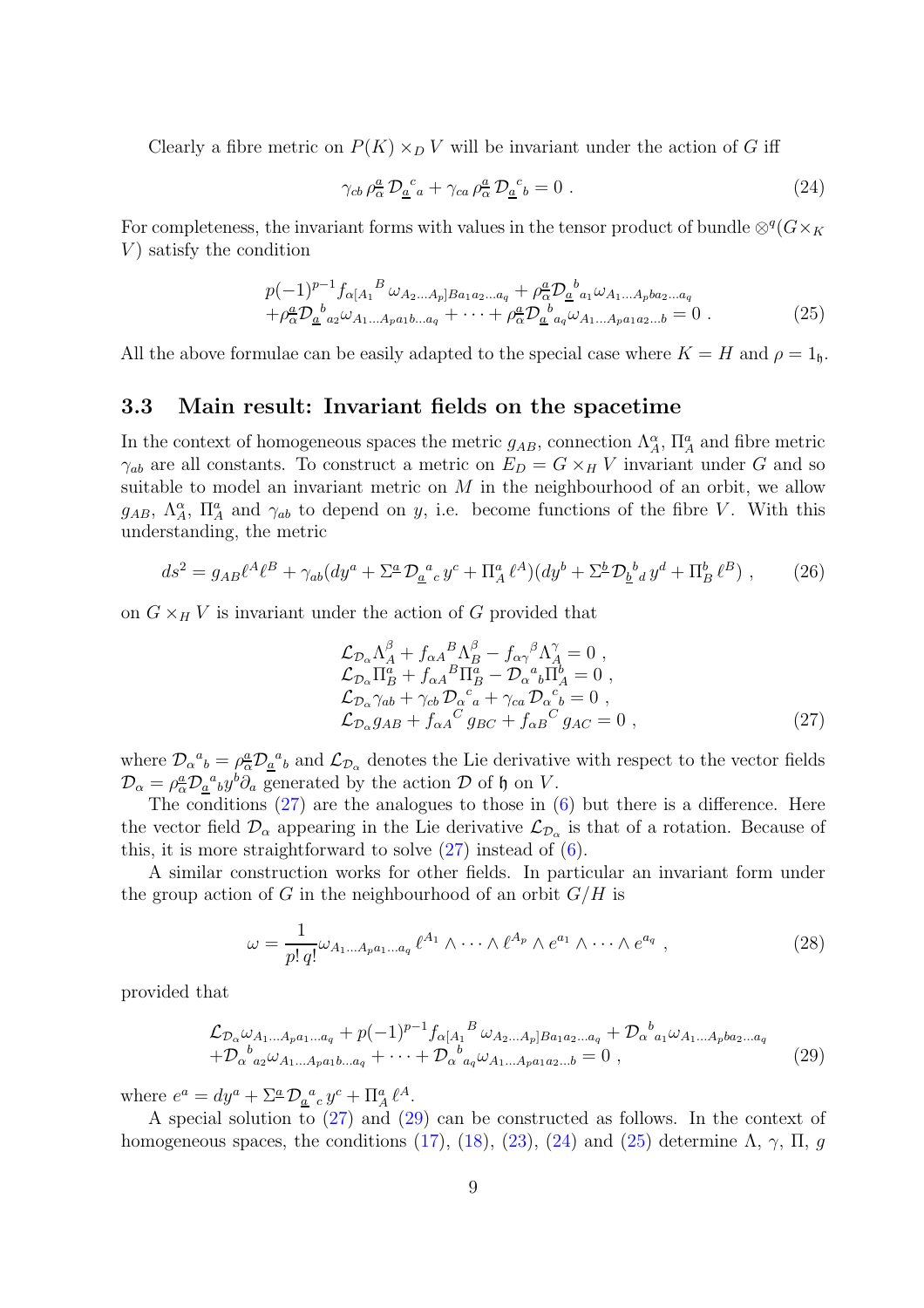and  $\omega$  up to some constants. Now if one *replaces those constants* with *invariant functions* under the representation D of H on V, the conditions  $(27)$  and  $(29)$  will be automatically satisfied. This is an assumption made in all examples demonstrated below.

Although the metric proposed in [\(26\)](#page-8-0) is constructed under some smoothness assumptions for both the group action and the associated underlying manifold, it is a good starting point to investigate solutions to the Einstein equations even in the case that these assumptions are violated. In fact it is expected that many solutions to the field equations that can be constructed using  $(26)$  will be singular. In the presence of singularities, the slice and principal orbit theorems may not apply everywhere but locally [\(26\)](#page-8-0) still can be used to find solutions. Similarly, one can remove some of the compactness assumptions necessary for the validity of the slice and principal orbit theorems and still use [\(26\)](#page-8-0) to identify some invariant metrics.

The metric [\(26\)](#page-8-0) describes the invariant geometry of the spacetime in the neighbour-hood of an orbit N independent on whether the orbit is principal or special<sup>[8](#page-9-0)</sup>. N is identified with the zero section of  $E<sub>D</sub>$ . For principal orbits, we have already mentioned that as a consequence of the principal orbit theorem  $E_D$  must be a topologically trivial bundle over  $G/H$ . This is not a sufficient condition. In particular one has to demonstrate that the orbits of G on  $E_D$  away from the zero section are still N. This can be proven directly by identifying the isotropy group of the orbits of  $G$  in a neighbourhood of the zero section in  $E_D$  and compare it with the isotropy group of G acting on N. If the isotropy subgroups in  $G$  are isomorphic up to a conjugation, then this will prove that the orbit  $N$  is principal. One can also compute the codimension of the orbits of  $G$  in a neighbourhood of the zero section of  $E_D$  and compare it with that of N in M. For this test, it is equivalent to require that the equations

<span id="page-9-1"></span>
$$
\xi_{\underline{r}}f = q_* R_{\underline{r}}f = 0 \tag{30}
$$

have as many independent solutions as the codimension of  $N$  in  $M$ , where  $f$  is a function defined on a patch of  $E_D$  and  $\xi_r$  are the vector fields generated by the action of G on  $E_D$ . To see this observe that as a consequence of the Frobenius theorem, the vector field  $\xi_r$ can be written as in [\(2\)](#page-3-1). The independent solutions f of [\(30\)](#page-9-1) are the coordinates z of the spacetime, i.e. the coordinates of the base space  $B$  of the foliation.

## 4 Applications

#### 4.1 Some examples

In all examples that we shall investigate below as well as in all applications to AdS backgrounds, we shall assume that the  $\mathcal{L}_{\mathcal{D}}$  terms in the conditions [\(27\)](#page-8-2) vanish. In the cases that D is the trivial representation, this follows automatically. Otherwise, it is an additional assumption that we use to find solutions. Assuming this, the remaining conditions in [\(27\)](#page-8-2) are algebraic and can be solved. As it has already been mentioned the end result is that components of the invariant fields will depend on invariant functions of the coordinates  $y$  of  $V$  under the action of the  $D$  representation of  $H$  on  $V$ .

<span id="page-9-0"></span><sup>&</sup>lt;sup>8</sup>For special orbits, one should consider all homogeneous spaces  $G/H = N$  including those that G does not act effectively on N.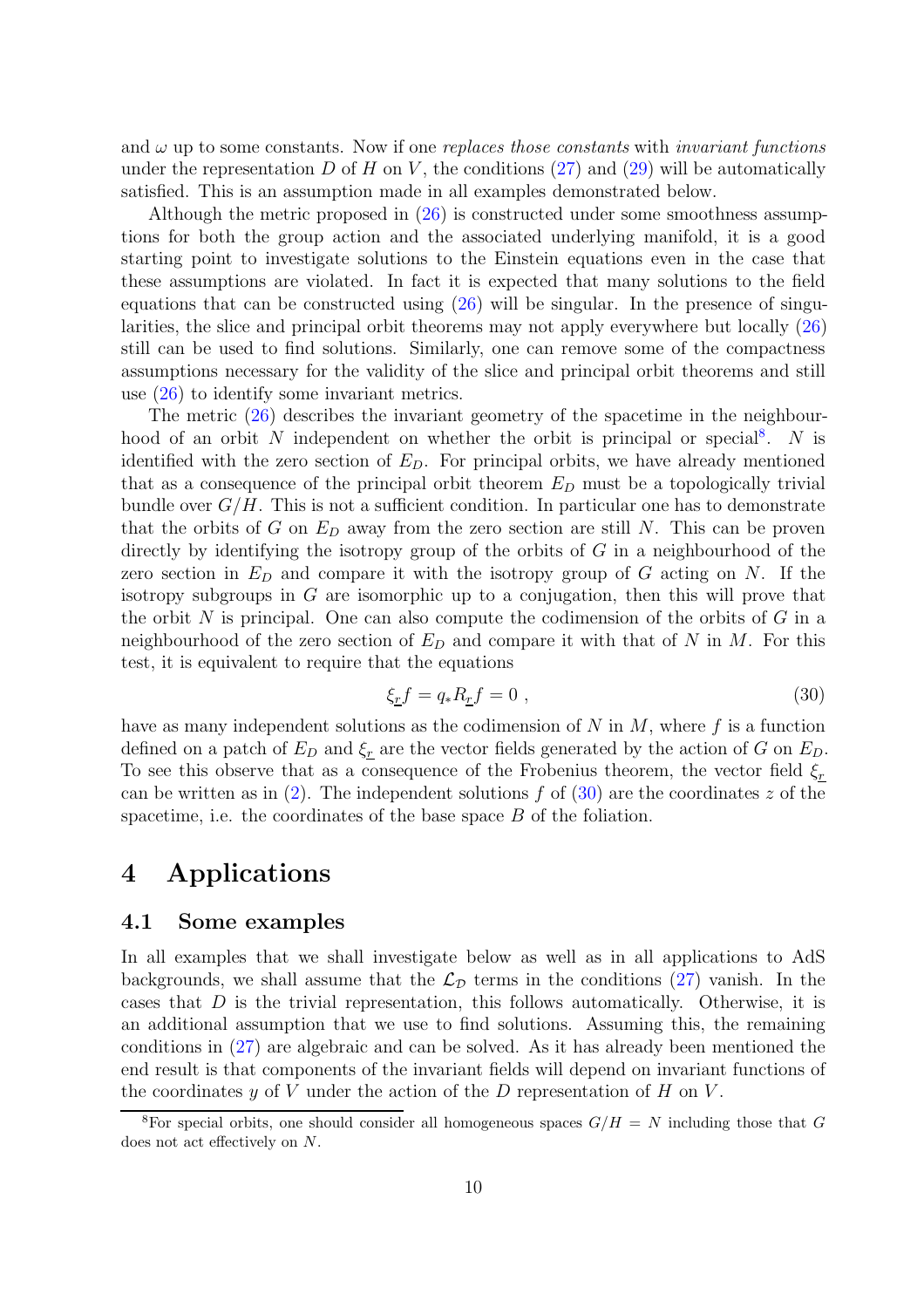## 4.1.1 Invariant geometry on  $SU(2)$  and  $S^2$

Before we proceed to apply the formalism developed so far to AdS backgrounds let us consider examples mainly focused on  $S^2$  and  $S^3$  orbits. To describe the most general  $SU(2)$  invariant metric on a manifold with  $S^2 = SU(2)/U(1)$  orbits, parameterize  $SU(2)$ in terms of the Hopf coordinates as

$$
g = \begin{pmatrix} e^{i\vartheta_1} \sin \eta & e^{i\vartheta_2} \cos \eta \\ -e^{-i\vartheta_2} \cos \eta & e^{-i\vartheta_1} \sin \eta \end{pmatrix} , \quad g \in SU(2) ,
$$
 (31)

where  $0 \leq \eta \leq \frac{\pi}{2}$  $\frac{\pi}{2}$  and  $0 \le \vartheta_1, \vartheta_2 \le 2\pi$ . Choosing as a basis in  $\mathfrak{su}(2)$  the anti-Hermitian matrices  $\{t_1 = \tilde{i}\sigma_1, t_2 = i\sigma_2, t_3 = i\sigma_3\}$ , where  $\sigma_1, \sigma_2, \sigma_3$  are the Pauli matrices, the left invariant 1-forms are

<span id="page-10-0"></span>
$$
\hat{\ell}^3 = -\cos(2\eta)d\rho - d\tau , \quad \hat{\ell}^2 = -\cos(2\tau)d\eta - \sin(2\tau)\sin(2\eta)d\rho ,\n\hat{\ell}^1 = -\sin(2\tau)d\eta + \cos(2\tau)\sin(2\eta)d\rho ,
$$
\n(32)

where  $2\tau = \vartheta_2 - \vartheta_1$  and  $2\rho = \vartheta_1 + \vartheta_2$ . In this basis, the left invariant vector fields are

<span id="page-10-2"></span>
$$
L_3 = -\partial_\tau , \quad L_2 = \sin(2\tau) \cot(2\eta) \partial_\tau - \cos(2\tau) \partial_\eta - \frac{\sin(2\tau)}{\sin(2\eta)} \partial_\rho ,
$$
  

$$
L_1 = -\cos(2\tau) \cot(2\eta) \partial_\tau - \sin(2\tau) \partial_\eta + \frac{\cos(2\tau)}{\sin(2\eta)} \partial_\rho .
$$
 (33)

Note that  $[L_r, L_s] = -\epsilon_{rs}{}^t L_t$ , where  $r, s, t = 1, 2, 3$ . Similarly the right-invariant 1-forms are

$$
\hat{r}^3 = d\rho + \cos(2\eta)d\tau , \quad \hat{r}^2 = -\cos(2\rho)d\eta - \sin(2\rho)\sin(2\eta)d\tau ,
$$
  

$$
\hat{r}^1 = -\sin(2\rho)d\eta + \cos(2\rho)\sin(2\eta)d\tau ,
$$
 (34)

and the corresponding right-invariant vector fields are

<span id="page-10-1"></span>
$$
R_3 = \partial_{\rho} , \quad R_2 = \sin(2\rho) \cot(2\eta) \partial_{\rho} - \cos(2\rho) \partial_{\eta} - \frac{\sin(2\rho)}{\sin(2\eta)} \partial_{\tau} ,
$$
  

$$
R_1 = -\cos(2\rho) \cot(2\eta) \partial_{\rho} - \sin(2\rho) \partial_{\eta} + \frac{\cos(2\rho)}{\sin(2\eta)} \partial_{\tau} ,
$$
 (35)

where  $[R_r, R_s] = \epsilon_{rs}{}^t R_t$ .

To give the most general invariant metric on a manifold with  $S<sup>2</sup>$  orbits, let us first investigate the invariant geometry on  $S^2 = SU(2)/U(1)$ . For this assume without loss of generality that the right  $U(1)$  action on  $SU(2)$  generates the left invariant vector field  $L_3$ . If  $\pi : SU(2) \to S^2 = SU(2)/U(1)$  is the standard projection, then clearly  $\pi_* L_3 = \pi_* \partial_\tau = 0$ , where  $\pi_*$  is the push forward map associated to  $\pi$ . The left action of  $SU(2)$  on  $S^2$  generates the vector fields

$$
\pi_* R_3 = \partial_\rho , \quad \pi_* R_2 = \sin(2\rho) \cot(2\eta) \partial_\rho - \cos(2\rho) \partial_\eta ,\n\pi_* R_1 = -\cos(2\rho) \cot(2\eta) \partial_\rho - \sin(2\rho) \partial_\eta ,
$$
\n(36)

where  $\rho$  and  $\eta$  are the coordinates of  $S^2$ . As  $[\pi_* X, \pi_* Y] = \pi_* [X, Y]$ , the pushed forward vector fields  $\pi_* R_s$ ,  $s = 1, 2, 3$ , satisfy the same Lie algebra bracket relations as those of  $R_s$ , i.e. their Lie algebra is  $\mathfrak{su}(2)$ .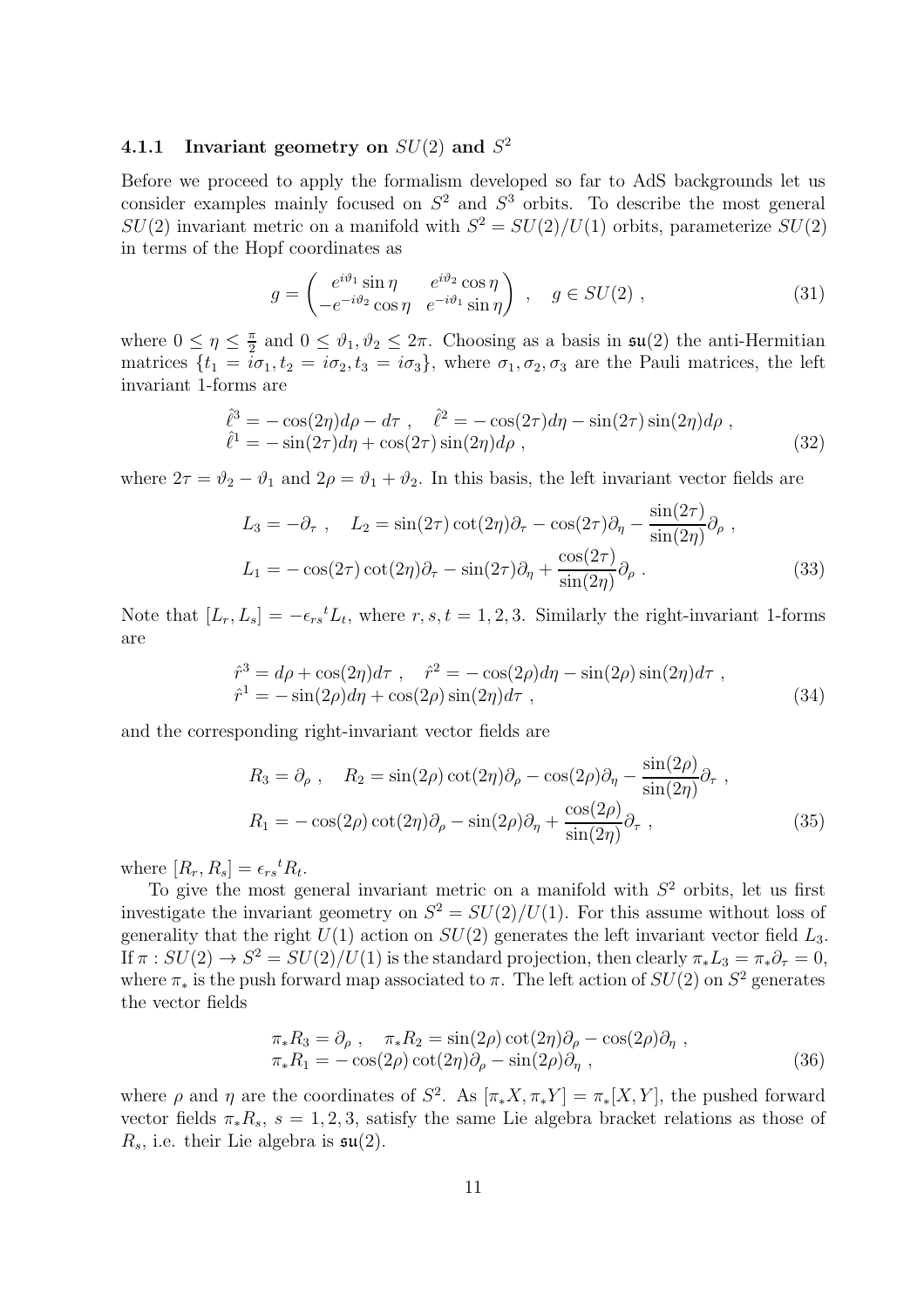## <span id="page-11-2"></span>4.1.2 Codimension two  $S^2$  orbits

As irreducible non-trivial real representations  $D_n$ ,  $n \in \mathbb{Z}-\{0\}$ , of  $U(1)$  are two dimensional, let us first assume that  $S^2$  is a codimension 2 orbit. Next consider the associated invariant vector bundle  $E_n = SU(2) \times_{D_n} \mathbb{R}^2$ . The  $U(1)$  action on  $\mathbb{R}^2$  via the representation  $D_n$ generates the vector field

$$
\mathcal{D}_n = n(y^1 \frac{\partial}{\partial y^2} - y^2 \frac{\partial}{\partial y^1}), \qquad (37)
$$

where  $(y^1, y^2)$  are the standard coordinates of  $\mathbb{R}^2$ . Note that in radial coordinates  $y^1 =$  $r \cos \chi$  and  $y^2 = r \sin \chi$  on  $\mathbb{R}^2 - \{0\}$ 

$$
\mathcal{D}_n = n\partial_\chi \ . \tag{38}
$$

Let  $p: SU(2) \times \mathbb{R}^2 \to E_n$  be the standard projection. It is clear that  $p_*(L_3 - n\partial_\chi) =$  $p_*(\partial_\tau + n\partial_\chi) = 0$ . The vector fields generated by the left action of  $SU(2)$  on  $E_n$ , away from the zero section, are given by

$$
\xi_3 = p_* R_3 = \partial_\rho , \quad \xi_2 = p_* R_2 = \sin(2\rho) \cot(2\eta) \partial_\rho - \cos(2\rho) \partial_\eta + n \frac{\sin(2\rho)}{\sin(2\eta)} \partial_\chi ,
$$
  

$$
\xi_1 = p_* R_1 = -\cos(2\rho) \cot(2\eta) \partial_\rho - \sin(2\rho) \partial_\eta - n \frac{\cos(2\rho)}{\sin(2\eta)} \partial_\chi ,
$$
 (39)

where  $(\rho, \eta, \chi, r)$  are the coordinates of  $SU(2) \times_{U(1)} \mathbb{R}^2$  with  $(\rho, \eta)$  the coordinates of the base space  $S^2$ . Notice that  $p_* R_1, p_* R_2, p_* R_3$  can have a non-trivial component along  $\mathbb{R}^2$ . If  $q: SU(2) \times_{D_n} \mathbb{R}^2 \to S^2$  is the standard projection, then it is straightforward to observe that  $q_*p_*R_s = \pi_*R_s$ ,  $s = 1, 2, 3$ . According to the slice theorem  $p_*R_1, p_*R_2, p_*R_3$  model the general action of  $SU(2)$  at a neighbourhood of an  $S^2$  orbit.

To construct the most general invariant metric on  $SU(2) \times_{U(1)} \mathbb{R}^2$  first observe that the canonical connection  $\Omega$  of  $SU(2)/U(1)$  is  $\Omega = s^*\hat{\ell}^3 = -\cos(2\eta)d\rho$ , where the local section<sup>[9](#page-11-0)</sup>  $s: W \subset S^2 \to SU(2)$  is chosen as  $s(\eta, \rho) = (\eta, \rho, 0)$ . The condition on  $\Lambda$  in [\(18\)](#page-7-1) implies that  $\Lambda = 0$ . Furthermore if in addition  $n \neq \pm 1$ , [\(23\)](#page-7-2) also implies that  $\Pi = 0$ . So the only twisting of the fibre coordinates of the fibration is induced by the canonical connection. As  $S^2$  is a symmetric space the invariant metric on  $S^2$  is uniquely specified up to a constant  $\alpha$ . Using these, one finds that the invariant metric  $(26)$  can be written as

<span id="page-11-1"></span>
$$
ds^{2} = a^{2} \delta_{AB} \ell^{A} \ell^{B} + b_{1}^{2} dr^{2} + b_{2}^{2} (d\chi - n \cos(2\eta) d\rho)^{2} , \qquad (40)
$$

where  $\ell^A = s^*\hat{\ell}^A$ ,  $A = 1, 2$ , and  $a, b_1, b_2$  depend only on the coordinate  $r(n \neq \pm 1, 0)$ . The fibre metric  $\gamma$  decomposes as indicated because of [\(24\)](#page-8-4). For  $n = \pm 1$ , there is an additional contribution from  $\Pi$  in the metric [\(26\)](#page-8-0) but this will not be explored here.

<span id="page-11-0"></span><sup>&</sup>lt;sup>9</sup>This local section is chosen for convenience. Similar choices will be made in other examples below to write explicitly the spacetime metric. However all choices of a local section are equivalent as they are related by local gauge transformations. Therefore the choice of a particular section is not essential for the description of spacetime geometry.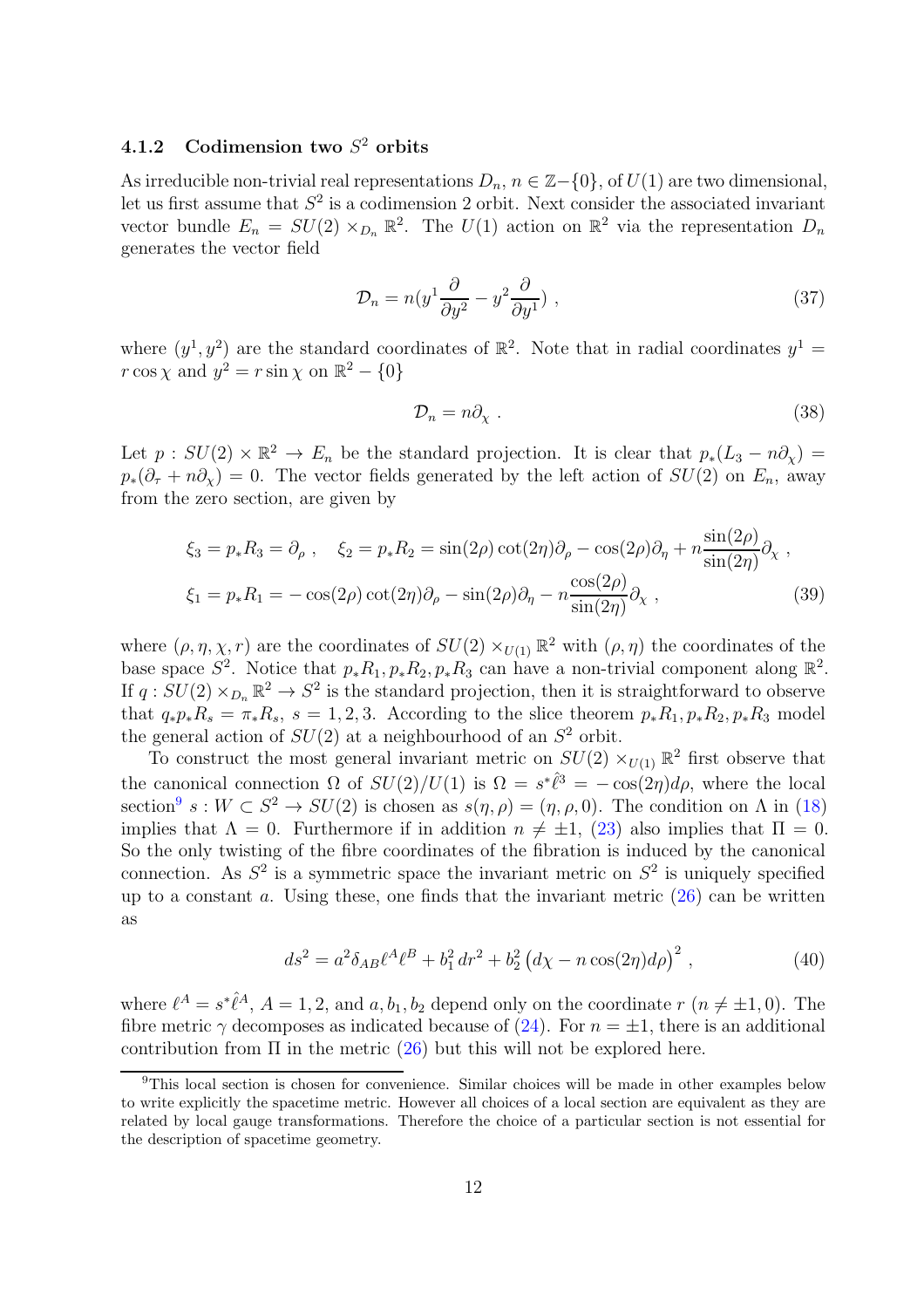For  $n \neq 0$ , the vector bundles  $SU(2) \times_{D_n} \mathbb{R}^2$  are topologically non-trivial and so do not model the neighbourhood of principal  $S^2$  orbits of codimension 2. Alternatively, use  $(30)$ and observe that the equations  $\xi_r f = 0, r = 1, 2, 3$ , for  $n \neq 0$ , have only one independent solution instead of two required for codimension two orbits of  $SU(2)$  in  $SU(2) \times_{U(1)} \mathbb{R}^2$ . The independent solution is  $f = r$ . This again rules out  $SU(2) \times_{U(1)} \mathbb{R}^2$  as a neighbourhood for principal  $S^2$  orbits. The metric  $(40)$  describes the geometry of a codimension one orbit of  $SU(2)$  as approaches a codimension two special  $S^2$  orbit.

On the other hand for  $n = 0$ ,  $\xi_r f = 0$ ,  $r = 1, 2, 3$ , has two independent solutions  $f = r, \chi$ . The orbit  $S^2$  is principal. Without loss of generality one can consider  $S^2$ as codimension 1 principal orbit as  $D_0$  is the trivial representation of  $U(1)$  which is 1dimensional. As  $S^2 = SU(2)/U(1)$  is a symmetric space, the invariant metric on  $S^2$  is unique up to an overall scale. The connection  $\Sigma^{\underline{a}}\mathcal{D}_a$  vanishes as  $\mathcal{D}_n = 0$  for  $n = 0$ . Next focus on the contribution that comes from  $\Pi$  in the metric [\(26\)](#page-8-0).  $\mathfrak{h} = \mathfrak{u}(1)$  acts trivially on the fibre as  $D_0 = 0$  but on the other hand acts with the fundamental 2-dimensional representation on  $\mathfrak{m}$ . As a consequence [\(23\)](#page-7-2) implies that  $\Pi = 0$ . Thus the most general invariant metric that one can write down is

<span id="page-12-1"></span>
$$
ds^{2} = a^{2}(y)\delta_{AB}\ell^{A}\ell^{B} + b^{2}(y)dy^{2} , \qquad (41)
$$

where  $A, B = 1, 2$  and  $a^2, b^2$  are arbitrary functions of y. This is a warped metric on  $\mathbb{R} \times S^2$ , where  $S^2$  is the round 2-sphere. This result can be easily generalized to orbits of codimension  $\geq 1$ , see also section [4.2.1.](#page-17-0)

## 4.1.3 Codimension four  $S^2$  orbits

Next consider codimension 4 principal  $S^2$  orbits. As any real representation of  $U(1)$ decomposes to a direct sum of  $D_n$  representations,  $SU(2) \times_{U(1)} \mathbb{R}^4 = E_n \oplus E_m$  for  $n, m \in \mathbb{Z}$ . If  $p: SU(2) \times \mathbb{R}^4 \to E_n \oplus E_m$  is the standard projection, then  $\pi_*(L_3 - n\partial_{\chi_1} - m\partial_{\chi_2}) = 0$ and so the vector fields induced by the left action of  $SU(2)$  on  $SU(2) \times_{U(1)} \mathbb{R}^4$  are

$$
\xi_3 = p_* R_3 = \partial_\rho \ , \quad \xi_2 = p_* R_2 = \sin(2\rho) \cot(2\eta) \partial_\rho - \cos(2\rho) \partial_\eta + \frac{\sin(2\rho)}{\sin(2\eta)} (n \partial_{\chi_1} + m \partial_{\chi_2}) \ ,
$$
  

$$
\xi_1 = p_* R_1 = -\cos(2\rho) \cot(2\eta) \partial_\rho - \sin(2\rho) \partial_\eta - \frac{\cos(2\rho)}{\sin(2\eta)} (n \partial_{\chi_1} + m \partial_{\chi_2}) \ , \tag{42}
$$

where we have set  $y^1 = r_1 \cos \chi_1$ ,  $y^2 = r_1 \sin \chi_1$ ,  $y^3 = r_2 \cos \chi_2$  and  $y^4 = r_2 \sin \chi_2$ .

To construct the most general invariant metric on  $SU(2) \times_{U(1)} \mathbb{R}^4$  first observe that the canonical connection  $\Omega$  of  $SU(2)/U(1)$  is  $\Omega = s^*\hat{\ell}^3 = -\cos(2\eta)d\rho$ , where the local section is chosen as  $s(\eta, \rho) = (\eta, \rho, 0)$  as in the previous section. The condition on  $\Lambda$  in [\(18\)](#page-7-1) implies that  $\Lambda = 0$ . Furthermore if in addition  $n, m \neq \pm 1$ , [\(23\)](#page-7-2) also implies that  $\Pi = 0$ . So the only twisting of the fibre coordinates of the fibration is induced by the canonical connection. Using this, one finds that the invariant metric [\(26\)](#page-8-0) in this case can be written as

<span id="page-12-0"></span>
$$
ds^2 = a^2 \delta_{AB} \ell^A \ell^B + b_1^2 dr_1^2 + b_2^2 dr_2^2 + b_3^2 (d\chi_1 + n s^* \hat{\ell}^3)^2 + b_4^2 (d\chi_2 + m s^* \hat{\ell}^3)^2 , \tag{43}
$$

where  $a, b_1, b_2, b_3, b_4$  depend on the coordinates  $r_1, r_2$  and  $m\chi_1 - n\chi_2$ , and  $n, m \neq \pm 1$ .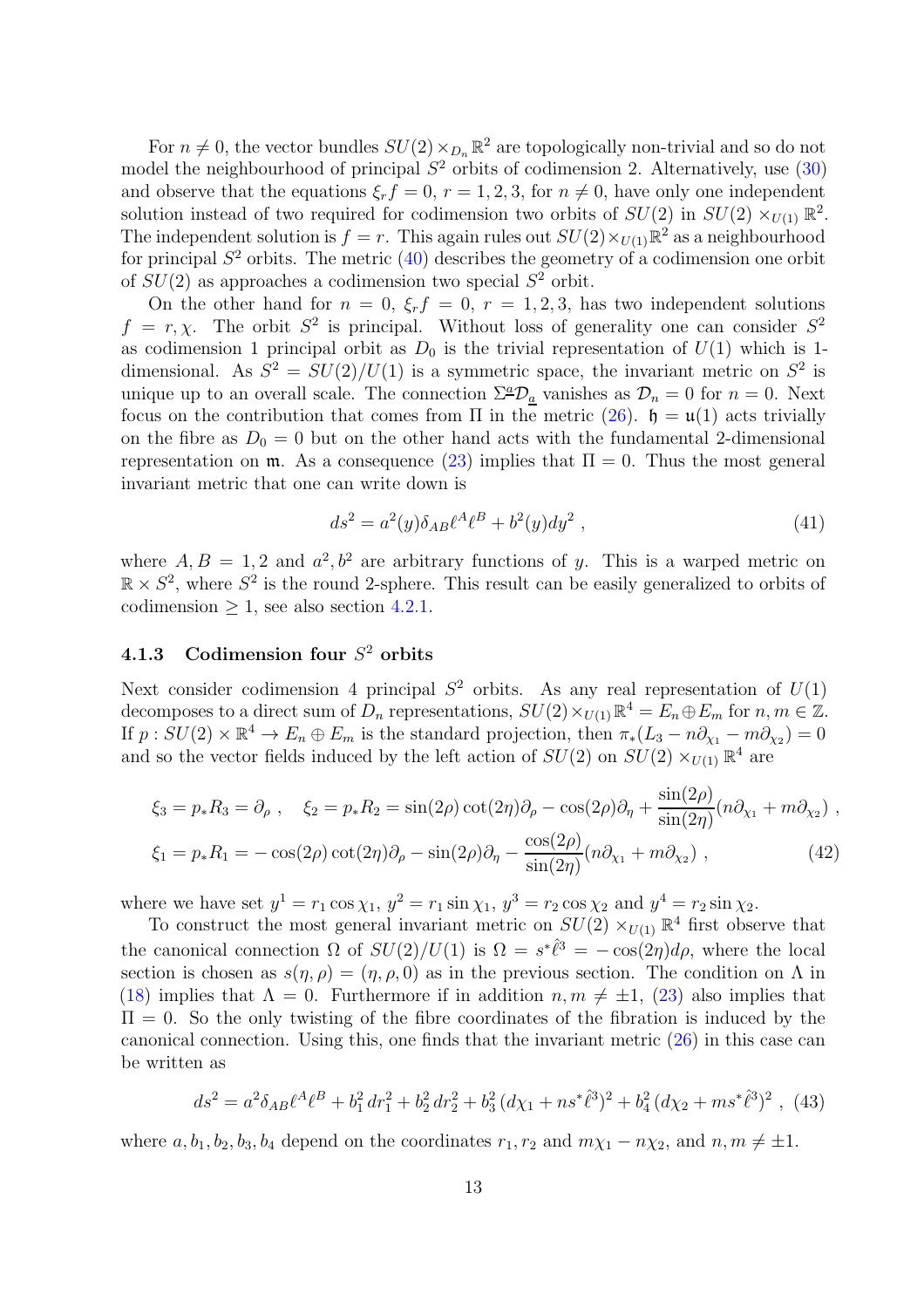The bundle  $SU(2) \times_{U(1)} \mathbb{R}^4$  is not a neighbourhood of principal  $S^2$  orbits for  $n, m \neq 0$ . To see this observe that for  $n, m \neq 0$ , the equation  $\xi_r f = 0$ ,  $r = 1, 2, 3$ , has only three independent solutions  $f = r_1, r_2, m\chi_1 - n\chi_2$  instead of the four required for codimension four orbits. So the metric  $(43)$  describes the geometry of M in a neighbourhood of a special  $S^2$  orbit of codimension 4.

#### <span id="page-13-2"></span> $4.1.4$  $S^3 = SU(2)$  orbits

As the isotropy group is the identity,  $H = \{e\}$ , both the representations on m and D on  $V = \mathbb{R}^k$  are trivial. As a result there is no contribution in the metric from either the canonical connection  $\Omega$  or  $\Lambda$ . However, the invariance condition [\(23\)](#page-7-2) is automatically satisfied and so

$$
\Pi^a = \Pi_A^a \ell^A \tag{44}
$$

where  $\Pi_A^a$  are some constants and  $\ell^A = \ell^A$ ,  $A = 1, 2, 3$ , as given in [\(32\)](#page-10-0). In turn the invariant metric [\(26\)](#page-8-0) on  $E = SU(2) \times \mathbb{R}^k$  is

<span id="page-13-0"></span>
$$
ds^{2} = g_{AB}\ell^{A}\ell^{B} + \gamma_{ab}(dy^{a} + \Pi_{A}^{a}\ell^{A})(dy^{b} + \Pi_{B}^{b}\ell^{B}), \qquad (45)
$$

where now  $g_{AB}$ ,  $\gamma_{ab}$  and  $\prod_{A}^{a}$  depend on the coordinates y of the fibre  $\mathbb{R}^{k}$ . The Killing vector fields are  $R_A$  given in [\(35\)](#page-10-1). The metric [\(45\)](#page-13-0) can admit a larger isometry group provided  $g_{AB}$ ,  $\gamma_{ab}$  and  $\prod_A^a$  are chosen appropriately, i.e. it can also be invariant under the right action of  $SU(2)$  generated by  $L_A$  in [\(33\)](#page-10-2).

To make a connection with the discussion on Kaluza-Klein theory below as well as to some global aspects of principal bundles, let us rewrite the metric [\(45\)](#page-13-0) adapted to a fibration with fibre  $SU(2)$ , i.e. in the form  $(3)$ . Indeed

<span id="page-13-1"></span>
$$
ds^{2} = \hat{g}_{AB}(\ell^{A} + \hat{\Pi}_{a}^{A}dy^{a})(\ell^{B} + \hat{\Pi}_{b}^{B}dy^{b}) + \hat{\gamma}_{ab}dy^{a}dy^{b}.
$$
 (46)

This is a local metric on a principal  $SU(2)$  fibration with fibre metric  $\hat{g}_{AB}$  which depends on the base manifold coordinates y. Principal bundle theory is set up with the patching conditions to act with left transformations on the typical fibe  $SU(2)$ . These do not commute with the isometries generated by  $R_A$  and so the left group action generated by  $R_A$  does not patch globally. As a result to retain globally an  $SU(2)$  invariance, one has to require that the metric  $(46)$  is invariant under  $SU(2)$  transformations acting on the right generated by  $L_A$ . In turn this requires the conditions that

$$
\mathcal{L}_{L_A}\lambda^B = \epsilon^B{}_{AC}\lambda^C \ , \quad \hat{g}_{AD}\,\epsilon^D{}_{BC} + \hat{g}_{BD}\,\epsilon^D{}_{AC} = 0 \ , \tag{47}
$$

where

$$
\lambda^A = \ell^A + \hat{\Pi}_a^A dy^a \;, \tag{48}
$$

is viewed as the principal bundle connection. Therefore the fibre metric  $\hat{g}_{AB}$  must be bi-invariant but still can depend on the coordinates y. If in addition the fibre metric  $\hat{g}_{AB}$ is taken to be constant, then the metric  $(46)$  is the DeWitt ansatz for a Kaluza-Klein vacuum with internal space the group manifold  $SU(2)$  which always yields a consistent truncation of the Kaluza-Klein spectrum. This generalizes to all group manifold Kaluza-Klein reductions.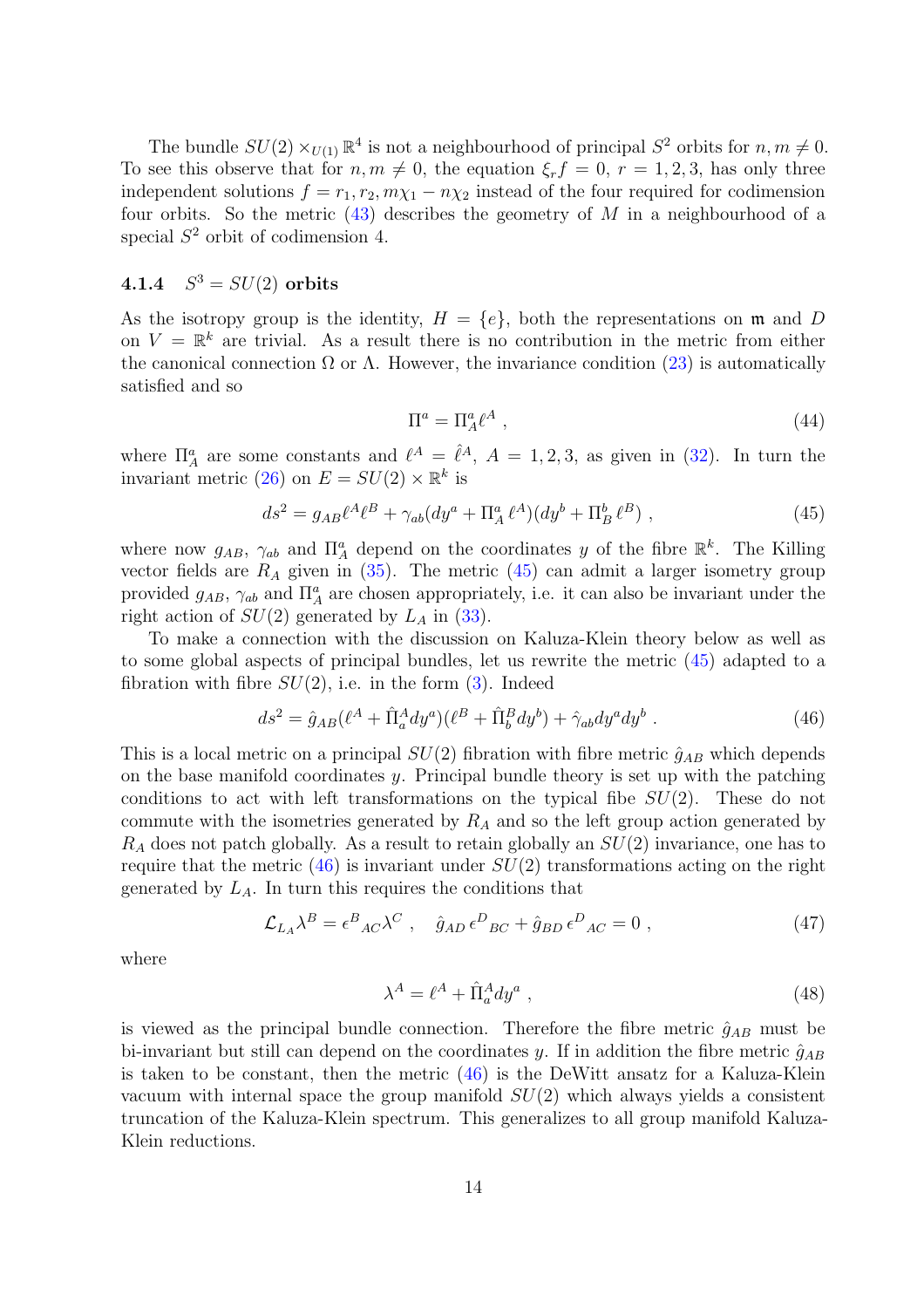#### <span id="page-14-1"></span> $4.1.5$  $S^3 = SU(2) \times_{U(1)} U(1)$  orbits

Next suppose that  $SU(2) \times U(1)$  acts on a manifold with an  $S^3$  orbit. As a homogeneous space  $S^3 = SU(2) \times_{U(1)} U(1)$ , where  $U(1)$  acts on  $SU(2) \times U(1)$  as  $(g, u) \to (gv, v^{-1}u)$ generating the vector field  $L^3$  on  $SU(2)$ . Let  $\pi : SU(2) \times U(1) \to SU(2) \times_{U(1)} U(1) = S^3$ be the standard projection. Clearly  $\pi_*(L_3 + \partial_\psi) = \pi_*(-\partial_\tau + \partial_\psi) = 0$ , where  $\psi$  is the standard angular coordinate on  $\{e\} \times U(1) \subset SU(2) \times U(1)$ . The vector fields generated by the left action of  $SU(2)\times U(1)$  on  $SU(2)\times_{U(1)} U(1)$  are given by  $\pi_* R_1, \pi_* R_2, \pi_* R_3, \pi_* \partial_{\psi}$ , where  $\pi_* R_1, \pi_* R_2, \pi_* R_3$  are expressed as in [\(35\)](#page-10-1) with  $\partial_{\tau}$  replaced by  $\partial_{\psi}$ .

The vector field  $L_3 + \partial_{\psi}$  is generated by the Lie algebra elements  $t^3 + t^0 \in \mathfrak{su}(2) \oplus \mathfrak{u}(1)$ , where  $t_0$  is the generator of  $\mathfrak{u}(1)$ . Therefore  $t_3+t_0$  spans  $\mathfrak{h}$ . Choosing a splitting  $\mathfrak{g} = \mathfrak{h} \oplus \mathfrak{m}$ with **m** spanned by  $\{t_3 - t_0, t_1, t_2\}$ , the canonical principal bundle connection  $\theta|_{\mathfrak{h}}$  gives  $\theta|_{\mathfrak{h}}(L_3 + \partial_{\psi}) = t^3 + t^0$  and  $\theta|_{\mathfrak{h}}(X_{\mathfrak{m}}) = 0$ , ie it vanishes on all vector fields  $X_{\mathfrak{m}}$  generated by the elements of  $\mathfrak{m}$ , where  $\theta$  is the the Maurer-Cartan form on  $SU(2) \times U(1)$ . A straightforward computation reveals that

$$
\theta|_{\mathfrak{h}} = \frac{1}{2} (\hat{\ell}^3 + \hat{\ell}^0) (t_3 + t_0) , \qquad (49)
$$

where  $\hat{\ell}^3$  is given in [\(32\)](#page-10-0) and  $\hat{\ell}^0 = d\psi$ . Choosing a local section  $s : W \subset S^3 \to SU(2) \times$  $U(1)$ , e.g.  $s(\rho, \eta, \tau) = (\rho, \eta, \tau, \tau)$ , the canonical connection on the coset space is

$$
\Omega = s^* \theta|_{\mathfrak{h}} = \frac{1}{2} s^* (\hat{\ell}^3 + \hat{\ell}^0) (t_3 + t_0) = \frac{1}{2} s^* (\hat{\ell}^3 + d\psi) (t_3 + t_0)
$$
  
=  $-\frac{1}{2} \cos(2\eta) d\rho (t_3 + t_0)$ . (50)

Note that the section s is transversal to the integral curves  $\tau + \psi = \text{const}$ ,  $\eta$ ,  $\rho = \text{const}$  of  $L_3 + \partial_{\psi}$ .

To continue suppose that  $S<sup>3</sup>$  is a codimension 2 orbit and the associated vector bundle that models the neighbourhood of the orbit is  $E_n = (SU(2) \times U(1)) \times_{U(1)} \mathbb{R}^2$ , where the diagonal  $U(1) \subset SU(2) \times U(1)$  acts on  $\mathbb{R}^2$  with the  $D_n$ ,  $n \neq 0$ , representation as in the previous examples. In this case  $p_*(L_3 + \partial_\psi - n\partial_\chi) = 0$ , where we have set  $y^1 = r \cos \chi$ ,  $y^2 =$ r sin  $\chi$  for the coordinates of the fibre  $\mathbb{R}^2 - \{0\}$ . The vector fields generated by the group action of  $SU(2) \times U(1)$  on  $(SU(2) \times U(1)) \times_{U(1)} \mathbb{R}^2$  in a neighbourhood of the zero section are

$$
\xi_1 = p_* R_1 \ , \quad \xi_2 = p_* R_2 \ , \quad \xi_3 = p_* R_3 \ , \quad \xi_4 = p_* \partial_\psi \ , \tag{51}
$$

where again  $p_*R_1$ ,  $p_*R_2$ ,  $p_*R_3$  are given as in [\(35\)](#page-10-1) but now  $\partial_{\tau}$  replaced with  $\partial_{\psi} - n\partial_{\chi}$ . To construct the invariant metric, it follows from [\(18\)](#page-7-1) that

$$
\Lambda = fs^*(\hat{\ell}^3 - d\psi) \tag{52}
$$

where f is an arbitrary constant and the section s is again given by  $s(\rho, \eta, \tau) = (\rho, \eta, \tau, \tau)$ . Furthermore for  $n \neq \pm 1, 0$ ,  $\Pi = 0$  as a consequence of [\(23\)](#page-7-2). Using these the invariant metric on  $(SU(2 \times U(1)) \times_{U(1)} \mathbb{R}^2$  can be written as

<span id="page-14-0"></span>
$$
ds^{2} = a_{1}^{2} \delta_{A'B'} \ell^{A'} \ell^{B'} + a_{2}^{2} (\ell^{3})^{2} + b_{1}^{2} dr^{2} + b_{2}^{2} \left( d\chi + n\Omega + nfs^{*}(\hat{\ell}^{3} - d\psi) \right)^{2} , \qquad (53)
$$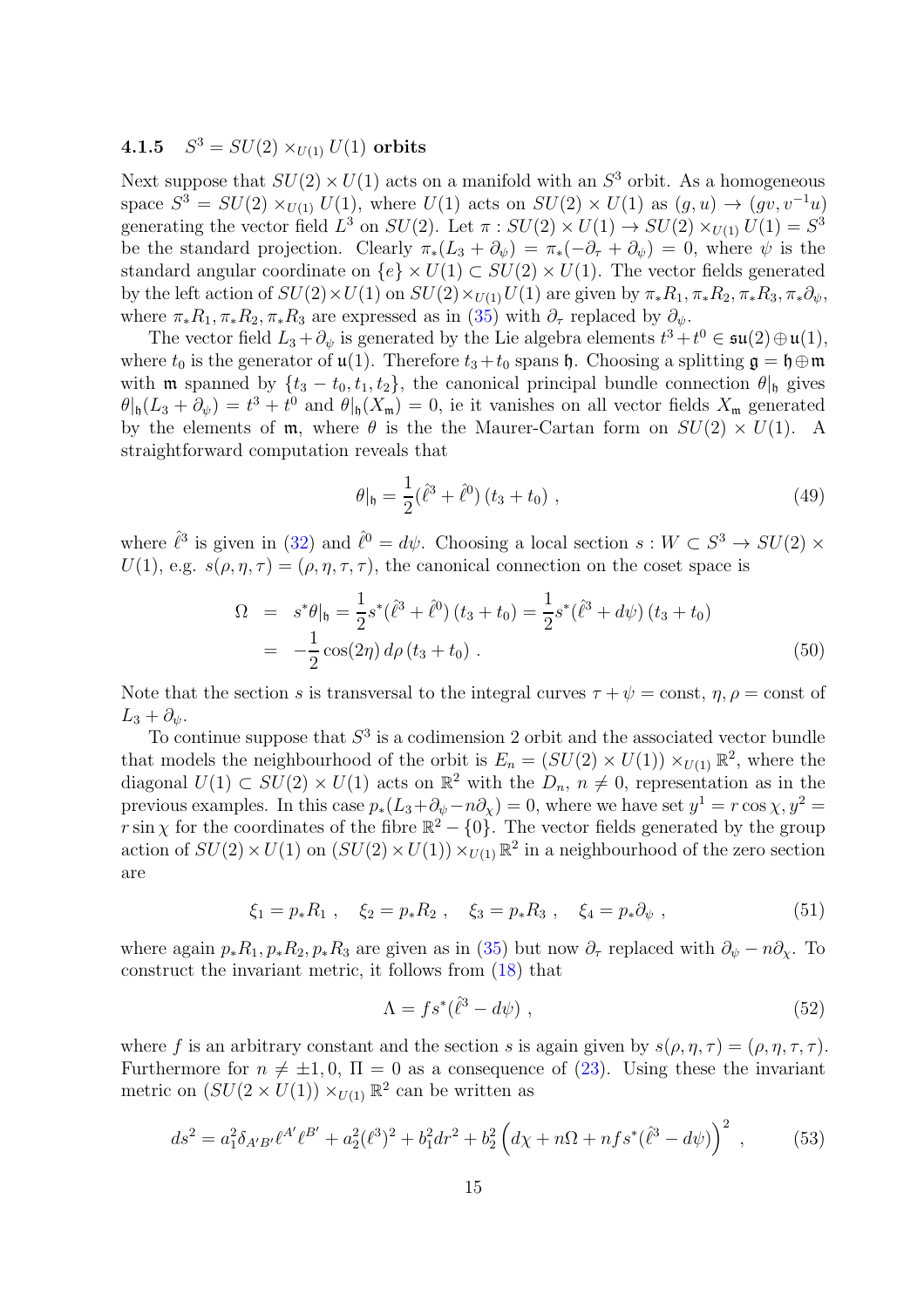where  $a_1, a_2, b_1, b_2, f$  depend on r,  $\ell^{A'} = s^*\hat{\ell}^{A'}, A', B' = 1, 2, \Omega = \frac{1}{2}s^*(\hat{\ell}^3 + d\psi) =$  $-\frac{1}{2}$  $\frac{1}{2}\cos(2\eta)d\rho$  and  $\ell^3 = \frac{1}{2}$  $\frac{1}{2} s^* (\hat{\ell}^3 - d\psi) = -\frac{1}{2}$  $\frac{1}{2}\cos(2\eta)d\rho - d\tau.$ 

As  $U(1)$  bundles over  $S^3$  are topologically trivial,  $(SU(2\times U(1))\times_{U(1)} \mathbb{R}^2$  is topologically trivial. Nevertheless for  $n \neq 0$ , it does not model a neighbourhood of principal  $S<sup>3</sup>$  orbits. Indeed observe that  $\xi_r h = 0, \underline{r} = 1, 2, 3, 4$ , has one solution  $h = r$  instead of two required for codimension 2 orbits. Therefore, the metric [\(53\)](#page-14-0) models the geometry around a special  $S^3$  orbit.

So to model the geometry of principal  $SU(2) \times_{U(1)} U(1)$  orbits, one should take  $n = 0$ . In such a case, one can demonstrate that

$$
\Pi = e \, \ell^3 \tag{54}
$$

where  $e$  is a constant. Then the invariant metric reads

<span id="page-15-1"></span>
$$
ds^{2} = a_{1}^{2} \delta_{A'B'} \ell^{A'} \ell^{B'} + a_{2}^{2} (\ell^{3})^{2} + b_{1}^{2} dr^{2} + b_{2}^{2} (d\chi + e \ell^{3})^{2} , \qquad (55)
$$

where now  $a_1, a_2, b_1, b_2$  and e are arbitrary functions of  $\chi, r$ . Note that although for principal orbits the representation  $D$  is trivial, the metric above still contains rotation terms and it is not just a warped product type of metric.

This example can be easily generalized to  $SU(2) \times U(1)/U(1)_{p,q}$ , where  $p, q \in \mathbb{Z} - \{0\}$ and co-prime. In such a case  $\mathfrak h$  is generated by  $pt_3 + qt_0$  which in turn generates the vector field  $pL^3 + q\partial_\psi$  on  $SU(2) \times U(1)$ . Choose m to be spanned by  $\{pt_3 - qt_0, t_1, t_2\}$ . Then the canonical connection is

$$
\theta|_{\mathfrak{h}} = \frac{1}{2} \left( \frac{1}{p} \hat{\ell}^3 + \frac{1}{q} \hat{\ell}^0 \right) \left( pt_3 + qt_0 \right) , \qquad (56)
$$

and so

$$
\Omega = \frac{1}{2}s^*(\frac{1}{p}\hat{\ell}^3 + \frac{1}{q}\hat{\ell}^0)(pt_3 + qt_0) ,
$$
\n(57)

where s is any local section of the fibration  $U(1) \rightarrow SU(2) \times U(1) \rightarrow SU(2) \times U(1)/U(1)_{p,q}$ . Furthermore, one can demonstrate that

$$
\Lambda = fs^*(\frac{1}{p}\hat{\ell}^3 - \frac{1}{q}d\psi) ,\qquad(58)
$$

where f is a constant. Next consider invariant metrics on  $(SU(2) \times U(1)) \times_{U(1)_{p,q}} \mathbb{R}^2$ . For  $n \neq \pm p$ , one can show that  $\Pi = 0$  as a consequence of [\(23\)](#page-7-2). Using this the invariant metric on  $(SU(2 \times U(1)) \times_{U(1)} \mathbb{R}^2$  can be written as

<span id="page-15-0"></span>
$$
ds^{2} = a_{1}^{2} \delta_{A'B'} \ell^{A'} \ell^{B'} + a_{2}^{2} (\ell^{3})^{2} + b_{1}^{2} dr^{2} + b_{2}^{2} \left( d\chi + n\Omega + nfs^{*} (\hat{\ell}^{3} - d\psi) \right)^{2} , \qquad (59)
$$

where  $a_1, a_2, b_1, b_2, f$  depend on  $r, \ell^{A'} = s^* \ell^{A'}, A', B' = 1, 2, \Omega = \frac{1}{2} s^* (\frac{1}{p})$  $\frac{1}{p}\hat{\ell}^3 + \frac{1}{q}$  $\frac{1}{q}d\psi$  and  $\ell^3 = \frac{1}{2}$  $\frac{1}{2} s^* (\frac{1}{p})$  $\frac{1}{p}\hat{\ell}^3-\frac{1}{q}$  $\frac{1}{q}d\psi$ ). Again the metric [\(59\)](#page-15-0) for  $p, q, n \neq 0$  models the geometry in a neighbourhood of a special  $SU(2) \times U(1)/U(1)_{p,q}$  orbit.

For principal orbits, one has to again take  $n = 0$ . After an analysis similar to that we have explained above, the invariant metric can be written as in [\(55\)](#page-15-1), where now  $\ell^3=\frac{1}{2}$  $\frac{1}{2} s^* (\frac{1}{p}$  $\frac{1}{p}\hat{\ell}^{\bar{3}}-\frac{1}{q}$  $\frac{1}{q}d\psi$ ).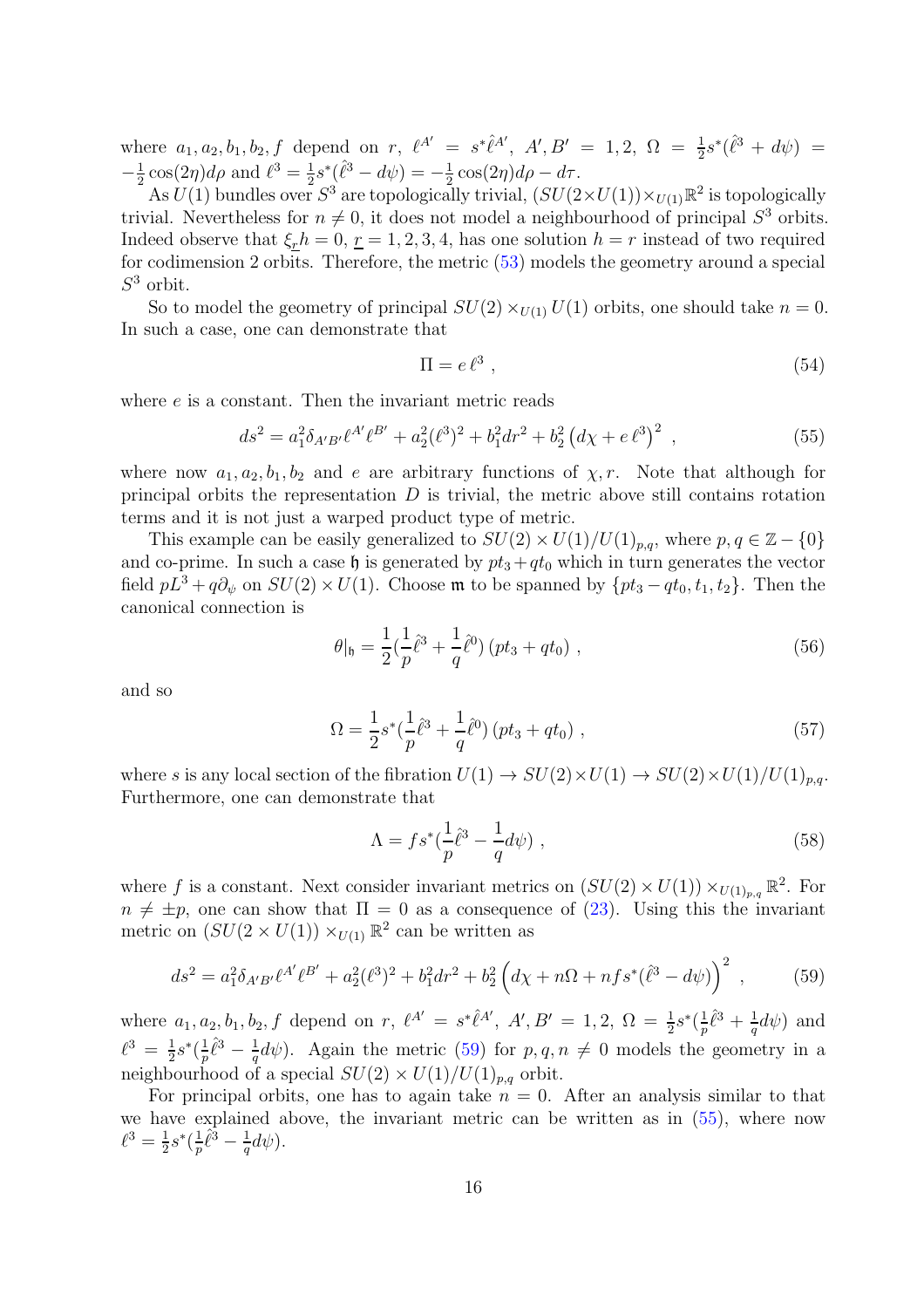#### <span id="page-16-1"></span> $4.1.6$  $S^3 = SU(2) \times_{SU(2)} SU(2)$  orbits

As a final example consider  $SU(2) \times SU(2) = \times^2 SU(2)$  acting on a manifold with  $S^3 =$  $SU(2) \times_{SU(2)} SU(2)$  orbits. The right action of  $SU(2)$  on  $\times^2 SU(2)$  generates the vector fields  $L_{\alpha} - \tilde{R}_{\alpha}$ ,  $\alpha = 1, 2, 3$ , where  $L_{\alpha}$  are the left invariant vector fields given in [\(33\)](#page-10-2) on  $SU(2) \times \{e\}$  while  $\tilde{R}_{\alpha}$  are the right-invariant vector fields given in [\(35\)](#page-10-1) on  $\{e\} \times SU(2)$ . Therefore  $L_{\alpha} - \tilde{R}_{\alpha}$  span the Lie algebra of the isotropy group  $\mathfrak{h} = \mathfrak{su}(2)$ . The  $\times^2SU(2)$ action on  $S^3 = SU(2) \times_{SU(2)} SU(2)$  is generated by  $\pi_* R_r, \pi_* \tilde{L}_r$ ,  $r = 1, 2, 3$ , where  $\pi$ :  $\times^2SU(2) \rightarrow SU(2) \times_{SU(2)} SU(2)$ .

Suppose now that the orbit  $S^3$  has codimension 3. As the principal bundle  $\times^2 SU(2) \rightarrow$  $SU(2) \times_{SU(2)} SU(2)$  is topologically trivial, all the associated vector bundles of this are topologically trivial and so the associated vector bundle  $E_D = \times^2 SU(2) \times_{SU(2)} \mathbb{R}^3$ , where the representation of  $SU(2)$  on the typical fibre  $\mathbb{R}^3$  is the same as that of the isotropy group  $SU(2)$  on  $\mathfrak{m}$ , i.e. D is the standard vector representation. The condition on  $\Lambda$  in [\(18\)](#page-7-1) can be solved by setting  $\Lambda = e\mathbf{1}$ , where e a constant. Similarly, the condition on  $\Pi$ can be solved to yield  $\Pi^a = f \delta^a_A s^* (\hat{\ell}^A + \tilde{r}^A)$ , where f is a constant. As it is well known there is a single invariant metric on  $SU(2) \times_{SU(2)} SU(2)$  up to a constant. Promoting these constants to invariant functions on the fibre  $\mathbb{R}^3$  under the action of the vector representation of  $SU(2)$ , one finds that  $(26)$  reads

<span id="page-16-0"></span>
$$
ds^{2} = b^{2}(r)\delta_{AB} (dy^{A} + (\Omega^{\alpha} + e\ell^{D}\delta_{D}^{\alpha})f_{\alpha C}{}^{A}y^{C} + f\ell^{A})(dy^{B} + (\Omega^{\alpha} + e(r)\ell^{D}\delta_{D}^{\alpha})f_{\alpha C}{}^{B}y^{C} + f\ell^{B})
$$
  
\n
$$
+ a^{2}(r)\delta_{AB} \ell^{A} \ell^{B}
$$
  
\n
$$
= b^{2}\delta_{AB} (dy^{A} - (1 + e)\ell^{D}\epsilon_{DC}{}^{A}y^{C} + f\ell^{A})(dy^{B} - (1 + e)\ell^{D}\epsilon_{DC}{}^{B}y^{C} + f\ell^{B})
$$
  
\n
$$
+ a^{2}\delta_{AB} \ell^{A} \ell^{B}, \qquad (60)
$$

where  $a, b, e, f$  are functions of the radial coordinate r of  $\mathbb{R}^3$  and we have used the local section  $s: V \subset S^3 \to \times^2 SU(2)$  with  $s(g) = (g, e)$ . Thus  $s^* \tilde{r} = 0$  and so the connection is  $\Omega^{\alpha}=\frac{1}{2}$  $\frac{1}{2}s^*(\hat{\ell}^{\alpha} - \tilde{r}^{\alpha}) = \frac{1}{2}s^*\hat{\ell}^{\alpha}$  and similarly the frame is  $\ell^A = \frac{1}{2}$  $\frac{1}{2}s^*(\hat{\ell}^A + \tilde{\hat{r}}^A) = \frac{1}{2}s^*\hat{\ell}^A$ , where  $\hat{\ell}^A$  are the left-invariant forms [\(32\)](#page-10-0) on  $S^3$ .

Before we complete the discussion notice that the most general  $SO(3)$  invariant metric on  $\mathbb{R}^2$  is  $b_1^2(r)dr^2 + b_2^2(r)r^2ds^2(S^2)$  and so it is determined by two functions. However one of them can be eliminated using a coordinate transformation of r, e.g. set  $b_1 = b_2 = b$ . This is in agreement with the form of the metric in  $(60)$  in which the fibre metric depends on one function b.

Finally, let us test whether  $S^3$  is a principal orbit in  $E_D = \times^2 SU(2) \times_{SU(2)} \mathbb{R}^3$ . For this, let us compute the isotropy group of the point  $(e, e, v)_D \in E_D$  for some  $v \in \mathbb{R}^3$ ,  $v \neq 0$ . Recall the equivalence relation  $(g_1k, k^{-1}g_2, D(k^{-1}v)_D = (g_1, g_2, v)$ , where  $g_1, g_2, k \in SU(2)$ and  $v \in \mathbb{R}^3$ . Acting with  $(h_1, h_2) \in \times^2 SU(2)$  on  $(e, e, v)_D$  and demanding that  $(h_1, h_2)$  is in the isotropy group of  $(e, e, v)_D$ , one has that

$$
(h_1, h_2)(e, e, v)_D = (h_1, h_2, v)_D = (h_1k, k^{-1}h_2, D(k^{-1})v)_D = (e, e, v)_D
$$
\n
$$
(61)
$$

which gives that  $h_1 = h_2^{-1}$  and  $D(h_2)v = v$ . As D is an orthogonal rotation and  $v \neq 0$ ,  $h_2 \in \{e\} \times U(1) \subset \times^2 SU(2)$ . Thus the isotropy group of the nearby orbits to N is  $U(1)$ and therefore  $N = SU(2) \times_{SU(2)} SU(2)$  is a special orbit.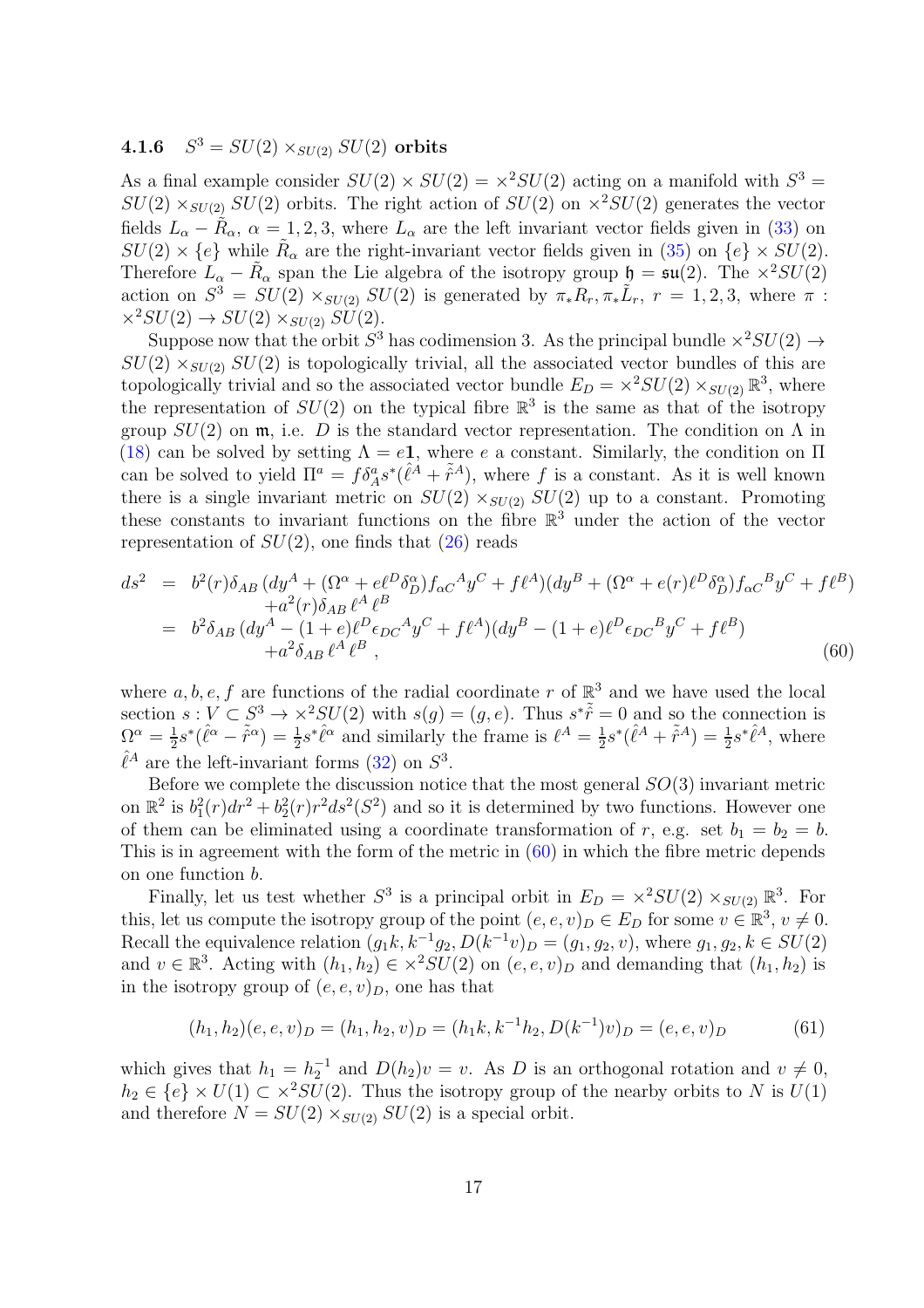## <span id="page-17-3"></span>4.2 Applications to AdS backgrounds

Let us next turn to explore some applications in the context of supersymmetric AdS backgrounds. If the R-symmetry is abelian, say  $U(1)$ , and acts (almost) effectively<sup>[10](#page-17-1)</sup> on the internal space  $M$  generating a vector field  $X$ , one can always adapt a coordinate  $t$ to X,  $X = \partial_t$ . As  $H = \{e\}$  and  $G = U(1)$ , the only contribution along the fibre in the invariant metric  $(26)$  is from  $\Pi$ . In particular the metric can be written as

$$
ds^{2} = a^{2}dt^{2} + \gamma_{ab}(dy^{a} + \Pi^{a}dt)(dy^{b} + \Pi^{b}dt) , \qquad (62)
$$

where the only restriction on  $a^2$ ,  $\gamma$ ,  $\Pi$  is that they should be independent of t and otherwise depend on all  $\gamma$  coordinates. This metric has the form of [\(7\)](#page-4-1) and it can be easily transformed to the familiar expression in [\(3\)](#page-3-0). In what follows, we shall focus on the geometry in the neighbourhood of principal obits.

#### <span id="page-17-0"></span>4.2.1  $AdS_6$  backgrounds

Since smooth IIB  $AdS_6$  backgrounds with compact internal space are the only ones that have not been classified [\[12\]](#page-21-5), let us apply our analysis above to this case. The Lie algebra of the R-symmetry group is  $\mathfrak{so}(3) = \mathfrak{su}(2)$  and the only unresolved case is that with principal orbits  $S^2 = SU(2)/U(1)$ . The internal space of AdS<sub>6</sub> backgrounds in IIB has dimension 4, the principal orbit  $S^2$  has codimension 2 and so the normal bundle has rank 2. In addition from the results of section [4.1.2,](#page-11-2) the normal bundle must be associated with the trivial representation of the isotropy group  $\mathfrak{u}(1)$  and so the metric of the internal space is given in equation [\(41\)](#page-12-1) but now for codimension 2 orbits. In particular, one finds that

<span id="page-17-2"></span>
$$
ds^2 = a^2(y)\delta_{AB}\ell^A\ell^B + \gamma_{ab}(y)dy^ady^b , \qquad (63)
$$

which is the warped metric on  $S^2 \times \mathbb{R}^2$  with  $\gamma$  and  $a^2$  an arbitrary metric and function on  $\mathbb{R}^2$ , respectively. As [\(63\)](#page-17-2) is a local expression of the metric near a principal  $S^2$  orbit,  $\mathbb{R}^2$ can be taken as a chart in a 2-dimensional space  $\Sigma$ . Thus the metric [\(63\)](#page-17-2) is interpreted as a metric on the warped product  $S^2 \times \Sigma$ . Incidentally, this is the ansatz used in the construction of the IIB  $AdS_6$  solutions in [\[17,](#page-21-10) [31,](#page-22-11) [32\]](#page-22-12) with non-compact internal space.

#### 4.2.2  $AdS_5$  backgrounds

Next consider  $AdS_5$  backgrounds. The maximally supersymmetric  $AdS_5$  backgrounds have been classified in [\[2\]](#page-20-1) and those preserving 24 supersymmetries have been shown to be locally isometric to the maximally supersymmetric ones  $[3]$ . AdS<sub>5</sub> backgrounds that preserve 16 and 8 supersymmetries are known to admit a  $\mathfrak{u}(2)$  and  $\mathfrak{u}(1)$  R-symmetry algebras, respectively. The latter have already been dealt with as part of the general analysis of backgrounds with a  $\mathfrak{u}(1)$  symmetry above. It remains to consider the backgrounds preserving 16 supersymmetries. Up to discrete identifications, the homogeneous spaces which admit an (almost) effective  $SU(2) \times U(1)$  action are  $SU(2) \times U(1)$  and  $SU(2) \times U(1)/U(1)_{p,q}$ , where  $p, q \in \mathbb{Z}$  are co-prime,  $p \neq 0$ .

<span id="page-17-1"></span><sup>10</sup>Take the orbits to be closed.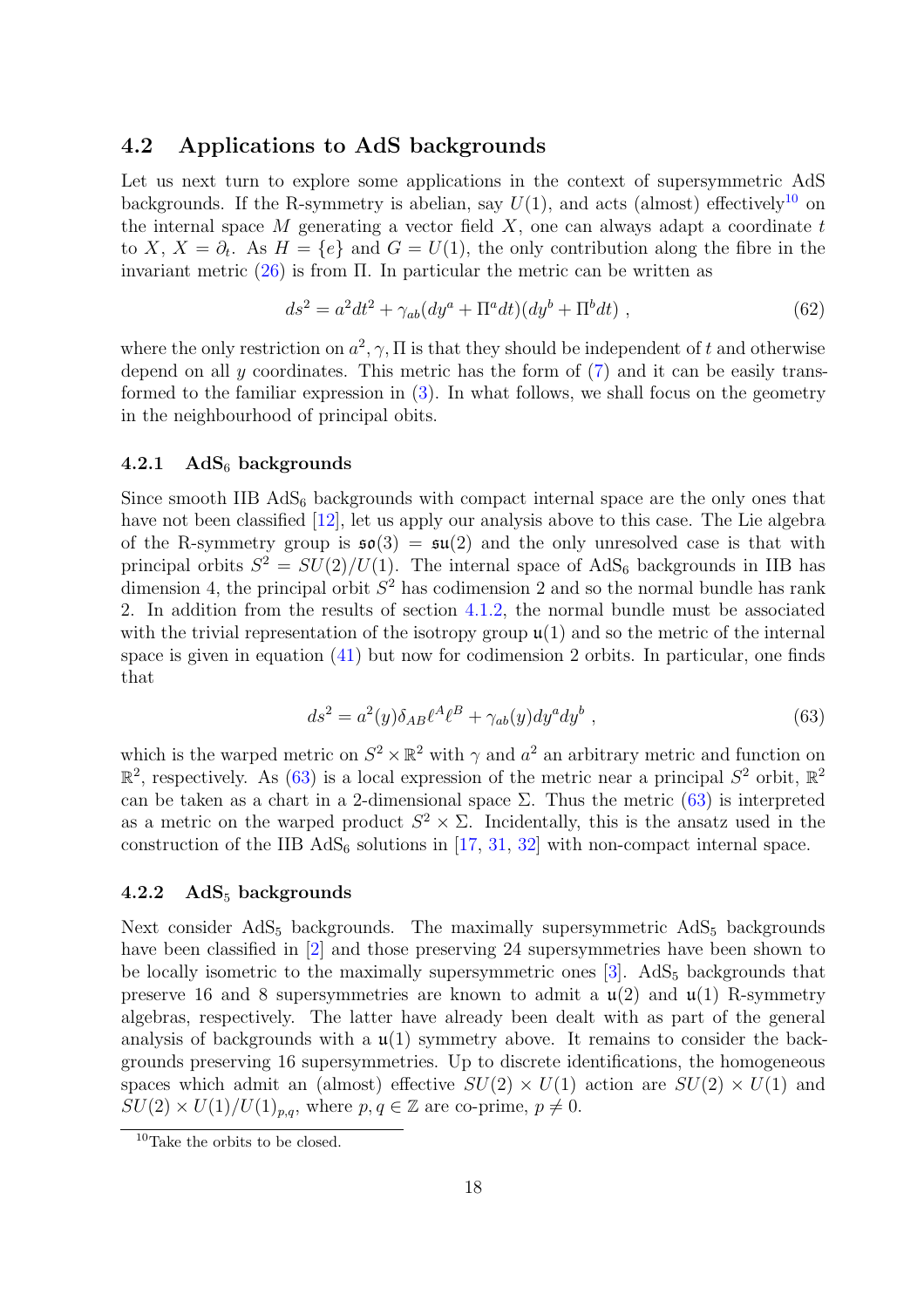In what follows, let us seek metrics on the internal spaces for  $AdS<sub>5</sub>$  backgrounds with  $SU(2) \times U(1)$  and  $SU(2) \times U(1)/U(1)_{p,q}$  as principal orbits. In a type II theory in 10 dimensions, the principal orbit  $SU(2) \times U(1)$  has codimension 1 in the internal space. So the most general metric invariant metric on the internal space is

<span id="page-18-0"></span>
$$
ds^{2} = g_{AB}\ell^{A}\ell^{B} + b^{2}(dy + \Pi_{A}\ell^{A})(dy + \Pi_{B}\ell^{B}), \qquad (64)
$$

where the metric  $g_{AB}$  on  $SU(2) \times U(1)$ ,  $\Pi$  and  $b^2$  depend only on y. The metric above can be written as a principal bundle metric. The results in section  $4.1.4$  obtained for  $SU(2)$ can be easily adapted for  $SU(2) \times U(1)$ .

Next turn to investigate the internal spaces with principal  $SU(2) \times U(1)/U(1)_{p,q}$  orbits. These in type II 10-dimensional theories have codimension 2 in the internal space. A detailed analysis has already been carried out in section [4.1.5.](#page-14-1) The metric on the internal space is given in [\(55\)](#page-15-1) for manifolds with a  $SU(2) \times U(1)/U(1)$  orbit,  $p = q = 1$ . For the rest it is again given in  $(55)$  after an appropriate definition of  $\ell^3$ , see discussion in section [4.1.5.](#page-14-1)

#### 4.2.3 AdS<sup>4</sup> backgrounds

Next consider AdS<sup>4</sup> backgrounds. The internal spaces of those preserving 4 supersymmetries admit no R-symmetries and those preserving 8 supersymmetries admit an  $\mathfrak{so}(2)$ symmetry that we have already investigated. Backgrounds preserving 12 supersymmetries admit an  $\mathfrak{so}(3) = \mathfrak{su}(2)$  action. There are two kind of orbits,  $SU(2)$  and  $SU(2)/U(1) = S^2$ , up to discrete identifications, that can occur admitting an (almost) effective  $SU(2)$  action. We have already described manifolds with principal  $SU(2)$  and  $SU(2)/U(1) = S^2$  orbits in the examples above, see sections [4.1.4](#page-13-2) and [4.1.2.](#page-11-2)

It remains to investigate  $AdS_4$  backgrounds that preserve 16 supersymmetries. These must admit an (almost) effective  $\mathfrak{so}(4)$  action. The homogeneous spaces which admit an (almost) effective  $SO(4)$  action, up to discrete identifications, are

$$
SO(4), SO(4)/SO(2)_{m,n}, SO(4)/(SO(2) \times SO(2)) = S^2 \times S^2 , SO(4)/SO(3) = S^3 , \qquad (65)
$$

where  $m, n$  are integers, (relatively prime), which specify the embedding of  $SO(2)$  into  $SO(4)$ .

Let us begin with principal  $SO(4)$  orbits. Such orbits are of codimension 0 in the internal spaces of 10-dimensional backgrounds and of codimension 1 in 11-dimensional backgrounds. In the former case, the internal manifold is homogeneous. In the latter case, the metric on the internal space can be written as in [\(64\)](#page-18-0) and the description of the components is the same as in the previous case but now  $SU(2) \times U(1)$  is replaced by  $SO(4)$ , see also section [4.1.4.](#page-13-2)

Next let us explore internal spaces of AdS<sub>4</sub> backgrounds with principal  $SO(4)/SO(3)$  =  $SU(2) \times_{SU(2)} SU(2) = S^3$  orbits in type II 10-dimensional theories. These have codimension 3 in the internal space. It is clear that from the results of section [4.1.6](#page-16-1) that the representation D of the little group  $SU(2)$  on  $\mathbb{R}^3$  must trivial. It is then straightforward to verify that  $\Pi = 0$ . The invariant metric on the internal space can be written as

$$
ds^2 = b^2 \delta_{AB} \,\ell^A \ell^B + \gamma_{ab} \, dy^a dy^b \,, \tag{66}
$$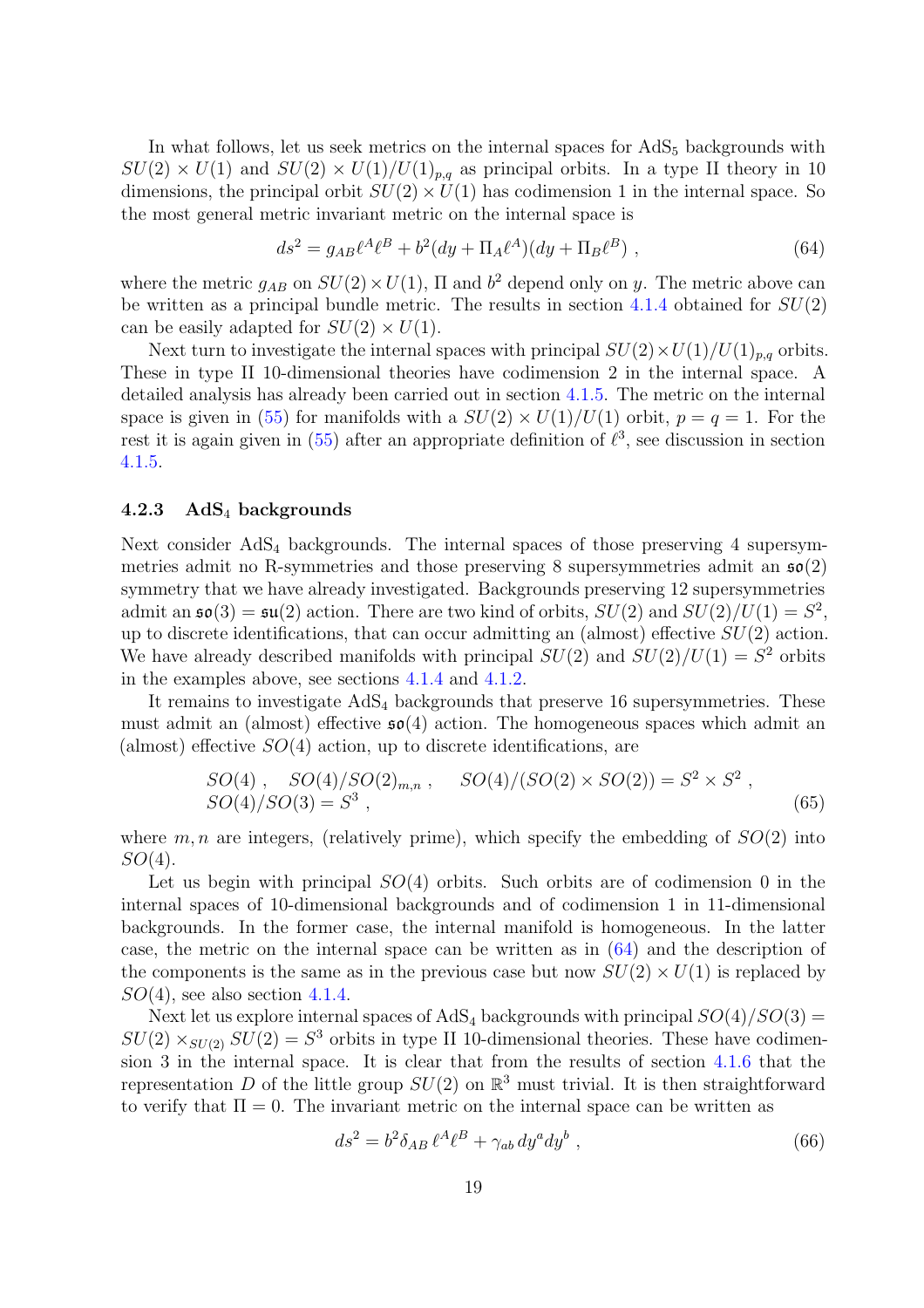where  $b^2$  and  $\gamma$  depend only on the coordinates y. The metric  $g_{AB} = b^2 \delta_{AB}$  is required as the metric on  $S<sup>3</sup>$  must be both left- and right-invariant.

From the remaining cases, let us consider internal spaces with principal  $SO(4)/SO(2)_{m,n}$ ,  $m, n \neq 0$ , orbits. These are of codimension 1 in the internal spaces of 10-dimensional AdS<sub>4</sub> backgrounds. The D representation of  $SO(2)$  on the fibre is trivial, therefore the canonical connection and  $\Lambda$  do not contribute to the metric. Provided that the isotropy group  $SO(2)$  generates the vector field  $mL^3 - n\tilde{R}^3$  on  $SO(4) \sim SU(2) \times SU(2)$ , the conditions [\(23\)](#page-7-2) imply that

$$
\Pi = \frac{1}{2} e s^* \left( \frac{1}{m} \hat{\ell}^3 + \frac{1}{n} \hat{\tilde{r}}^3 \right) , \qquad (67)
$$

where  $e$  is a constant and s a local section. After solving the invariance conditions  $(17)$ , one finds that the invariant metric on the internal space is

$$
ds^{2} = a_{1}^{2} \delta_{A'B'} \ell^{A'} \ell^{B'} + b_{1}^{2} \delta_{A'\tilde{B}'} r^{\tilde{A}'} r^{\tilde{B}'} + a_{1}^{2} (\ell^{3})^{2} + a_{2}^{2} (dy + e\ell^{3})^{2} , \qquad (68)
$$

where  $\ell^{A'} = s^* \hat{\ell}^{A'}, r^{\tilde{A}'} = s^* r^{\tilde{A}'}, A', \tilde{A}' = 1, 2, \ell^3 = \frac{1}{2}$  $\frac{1}{2} s^* \left( \frac{1}{m} \right)$  $rac{1}{m}\hat{\ell}^3 + \frac{1}{n}$  $(\frac{1}{n}\hat{\tilde{r}}^3)$ , and  $a_1, a_2, b_1, b_2, e$ depend on y. A more systematic investigation of AdS backgrounds which will include the remaining invariant fields of the associated theories will be presented elsewhere.

## 5 Concluding Remarks

We have provided a systematic way to construct invariant metrics and other invariant fields under the action of a (non-abelian) group  $G$  on a manifold  $M$ . Such metrics model the invariant geometry around an orbit  $N$  in  $M$  of the group  $G$  either this orbit is principal or special. For this we utilized the geometry of homogeneous spaces,  $N = G/H$ , together with the slice and principal orbit theorems. The slice theorem provides a local model of the action of a group in a neighbourhood around an orbit, e.g. provides an expression for the vector fields generated by the group action in a convenient coordinate system. We presented several examples that illustrate the construction mostly focused on  $S^2$  and  $S^3$ orbits. The main results are given in equations [\(26\)](#page-8-0) and [\(28\)](#page-8-1) for the invariant metrics and forms, respectively. These expressions include all the ansatzes used in the literature to describe such invariant fields under the action of a group. Furthermore, we used our results to construct invariant metrics on the internal space of AdS backgrounds under the action of the R-symmetry group with main focus on the geometry in a neighbourhood of a principal orbit.

As the invariant metric  $(26)$  provides a model for the local geometry of M around any orbit, either the orbit is principal or special, [\(26\)](#page-8-0) can also be used to investigate the geometry of the internal spaces of AdS backgrounds that contain special orbits of an R-symmetry group. Combined this with the results we have described in section [4.2](#page-17-3) will provide a complete description of the local geometry of internal spaces. Of course, the expression for the metric in [\(26\)](#page-8-0) solves the kinematic problem. To find a background one also has to solve the field equations of a theory. Nevertheless, the approach proposed is systematic and the problem is further simplified for the supersymmetric backgrounds.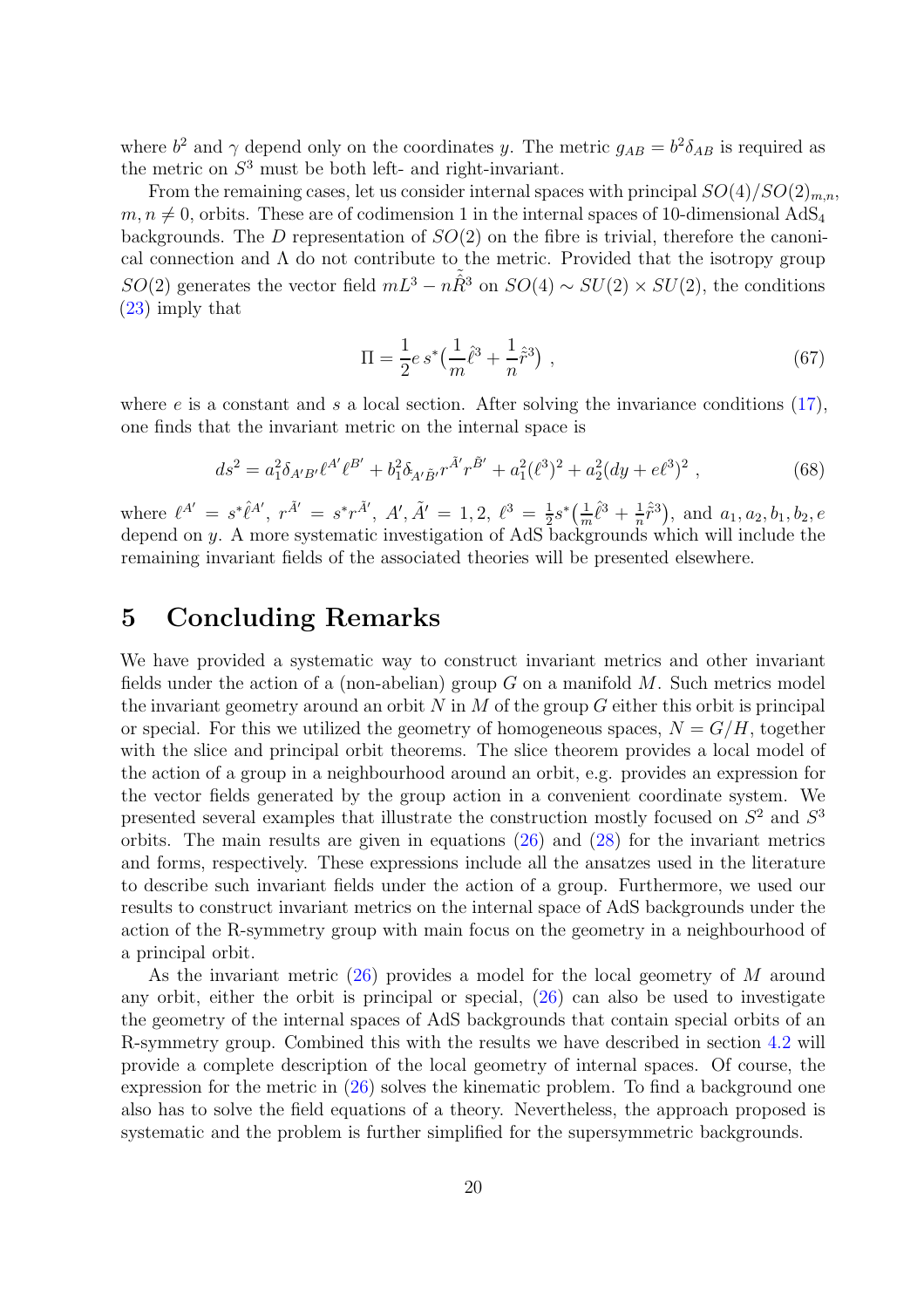The metric [\(26\)](#page-8-0) can also be used to describe Kaluza-Klein ansatzes with internal spaces M that admit the action of an isometry group  $G$ . For this, one first rewrites the metric  $(26)$  on M as a fibration with fibre the orbit  $N = G/H$  and then changes coordinates to Frobenius coordinates, i.e. rewrite the metric [\(26\)](#page-8-0) as in [\(3\)](#page-3-0). As the vector fields  $\xi_r$  are isometries, one can gauge these isometries by adding a Pauli term, i.e. replace  $dw<sup>I</sup>$  with  $dw^{I} - A_{m}^{r} \xi_{\underline{r}}^{I} dz^{m}$  in [\(3\)](#page-3-0), where A is a gauge field that depends on the coordinates of the lower dimensional spacetime. Furthermore, one can allow the various parameters that determine [\(26\)](#page-8-0) to depend on the lower-dimensional spacetime coordinates. These can be thought as the breathing modes. Several simplifications may be possible after a careful selection of the allowed breathing modes. Of course it is not apparent that such an ansatz will lead to consistent truncation to a lower dimensional theory, see e.g. [\[33\]](#page-22-13) for a recent discussion and references within. Nevertheless as [\(26\)](#page-8-0) can describe the geometry in the vicinity of special orbits, one can model a Kaluza-Klein scenario, where the principal orbit  $N = G/H$  in the internal space M of a compactification degenerates to a special orbit while the number of gauge fields A of the lower dimensional theory remain the same.

## Acknowledgments

I would like to thank Jurgen Brendt for helpful discussions.

# <span id="page-20-0"></span>References

- <span id="page-20-1"></span>[1] O. Aharony, S. S. Gubser, J. M. Maldacena, H. Ooguri and Y. Oz, "Large N field theories, string theory and gravity," Phys. Rept. 323 (2000) 183 [hep-th/9905111].
- [2] J. M. Figueroa-O'Farrill and G. Papadopoulos, "Maximally supersymmetric solutions of ten-dimensional and eleven-dimensional supergravities," JHEP 0303 (2003) 048 doi:10.1088/1126-6708/2003/03/048 [hep-th/0211089].
- <span id="page-20-2"></span>[3] S. W. Beck, J. B. Gutowski and G. Papadopoulos, " $AdS_5$  backgrounds with 24 supersymmetries," JHEP 1606 (2016) 126 doi:10.1007/JHEP06(2016)126 [arXiv:1601.06645 [hep-th]].
- <span id="page-20-3"></span>[4] A. S. Haupt, S. Lautz and G. Papadopoulos, "AdS<sup>4</sup> backgrounds with  $N > 16$  supersymmetries in 10 and 11 dimensions," JHEP 1801 (2018) 087 doi:10.1007/JHEP01(2018)087 [arXiv:1711.08280 [hep-th]].
- <span id="page-20-4"></span>[5] A. S. Haupt, S. Lautz and G. Papadopoulos, "A non-existence theorem for  $N > 16$  supersymmetric AdS<sub>3</sub> backgrounds," JHEP 1807 (2018) 178 doi:10.1007/JHEP07(2018)178 [arXiv:1803.08428 [hep-th]].
- <span id="page-20-5"></span>[6] U. Gran, J. Gutowski and G. Papadopoulos, "All superalgebras for warped  $AdS_2$  and black hole near horizon geometries," Class. Quant. Grav. 36 (2019) no.23, 235009 doi:10.1088/1361-6382/ab4cd3 [arXiv:1712.07889 [hep-th]].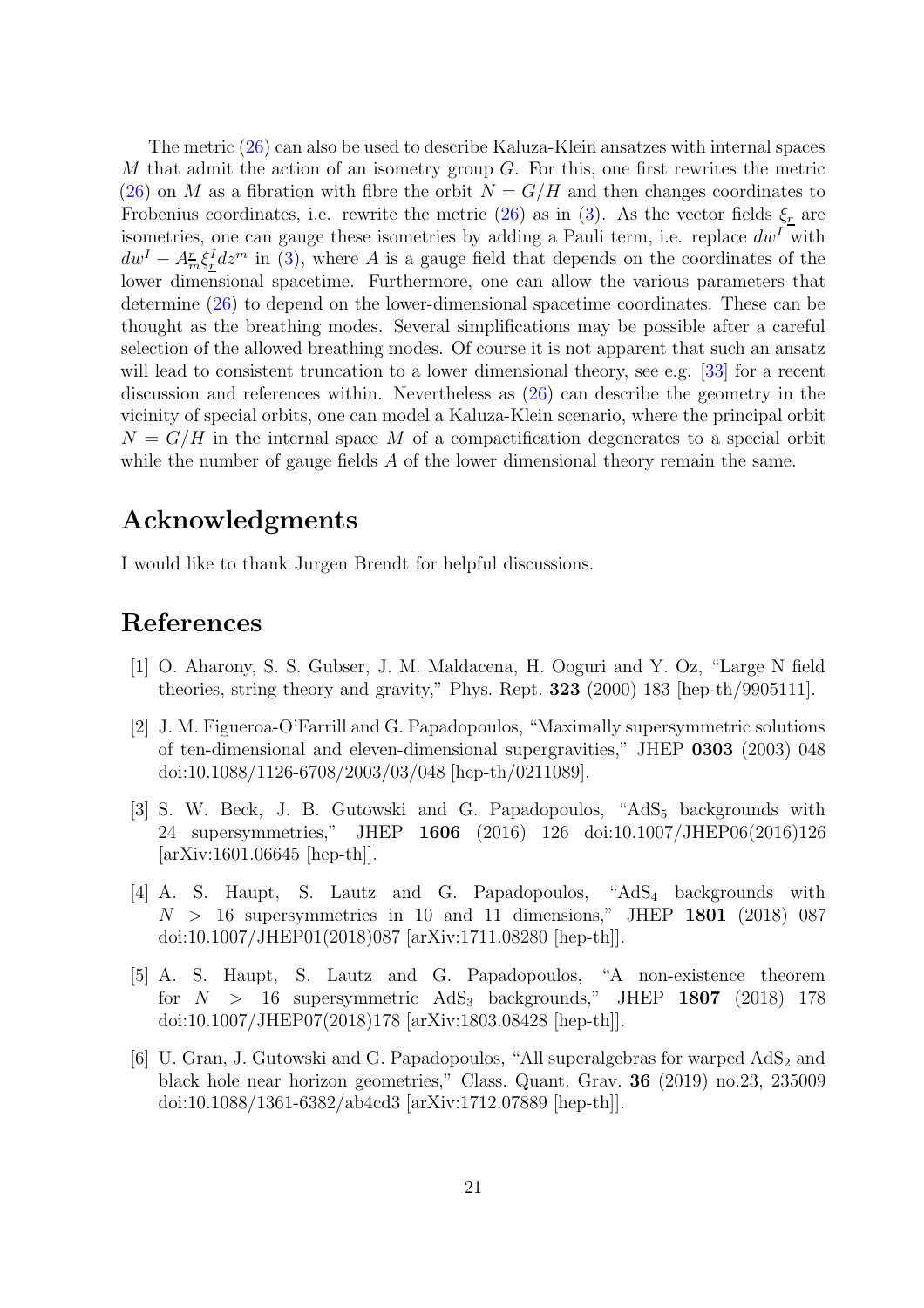- <span id="page-21-1"></span><span id="page-21-0"></span>[7] J. Figueroa-O'Farrill and N. Hustler, "The homogeneity theorem for supergravity backgrounds," JHEP 10 (2012) 014; [arXiv:1208.0553 [hep-th]].
- <span id="page-21-2"></span>[8] S. Klaus, "Einfachzusammenh¨angende kompakte homogene R¨aume bis zur Dimension 9," Diploma Thesis, University of Mainz, 1988.
- [9] B. S. Acharya, J. M. Figueroa-O'Farrill, C. M. Hull and B. J. Spence, "Branes at conical singularities and holography," Adv. Theor. Math. Phys. 2 (1999) 1249 doi:10.4310/ATMP.1998.v2.n6.a2 [hep-th/9808014].
- <span id="page-21-3"></span>[10] F. Apruzzi, M. Fazzi, D. Rosa and A. Tomasiello, "All AdS<sup>7</sup> solutions of type II supergravity," JHEP 1404 (2014) 064 doi:10.1007/JHEP04(2014)064 [arXiv:1309.2949 [hep-th]].
- <span id="page-21-4"></span>[11] S. W. Beck, J. B. Gutowski and G. Papadopoulos, "Supersymmetry of AdS and flat IIB backgrounds," JHEP 1502 (2015) 020 doi:10.1007/JHEP02(2015)020 [arXiv:1410.3431 [hep-th]].
- <span id="page-21-5"></span>[12] J. Gutowski and G. Papadopoulos, "On supersymmetric  $AdS_6$  solutions in 10 and 11 dimensions," JHEP 1712 (2017) 009 doi:10.1007/JHEP12(2017)009 [arXiv:1702.06048 [hep-th]].
- <span id="page-21-6"></span>[13] A. Brandhuber and Y. Oz, "The D-4 - D-8 brane system and five-dimensional fixed points," Phys. Lett. B 460 (1999) 307; [hep-th/9905148].
- [14] Y. Lozano, E. Ó Colgáin, D. Rodríguez-Gómez and K. Sfetsos, "Supersymmetric  $AdS_6$  via T Duality," Phys. Rev. Lett. 110 (2013) no.23, 231601 doi:10.1103/PhysRevLett.110.231601 [arXiv:1212.1043 [hep-th]].
- [15] H. Kim, N. Kim and M. Suh, "Supersymmetric  $AdS_6$  Solutions of Type IIB Supergravity," Eur. Phys. J. C 75 (2015) no.10, 484 doi:10.1140/epjc/s10052-015-3705-1 [arXiv:1506.05480 [hep-th]]. [arXiv:1311.4842 [hep-th]].
- <span id="page-21-9"></span>[16] F. Apruzzi, M. Fazzi, A. Passias, D. Rosa and A. Tomasiello, " $AdS_6$  solutions of type II supergravity," JHEP 1411 (2014) 099 Erratum: [JHEP 1505 (2015) 012] doi:10.1007/JHEP11(2014)099, 10.1007/JHEP05(2015)012 [arXiv:1406.0852 [hepth]].
- <span id="page-21-10"></span>[17] E. D'Hoker, M. Gutperle, A. Karch and C. F. Uhlemann, "Warped  $AdS_6 \times$  $S^2$  in Type IIB supergravity I: Local solutions," JHEP 1608 (2016) 046 doi:10.1007/JHEP08(2016)046 [arXiv:1606.01254 [hep-th]].
- <span id="page-21-7"></span>[18] A. Passias, "A note on supersymmetric  $AdS_6$  solutions of massive type IIA supergravity," JHEP 1301 (2013) 113; [arXiv:1209.3267 [hep-th]].
- <span id="page-21-8"></span>[19] U. Gran, J. Gutowski and G. Papadopoulos, "Classification, geometry and applications of supersymmetric backgrounds," Phys. Rept. 794 (2019) 1 doi:10.1016/j.physrep.2018.11.005 [arXiv:1808.07879 [hep-th]].